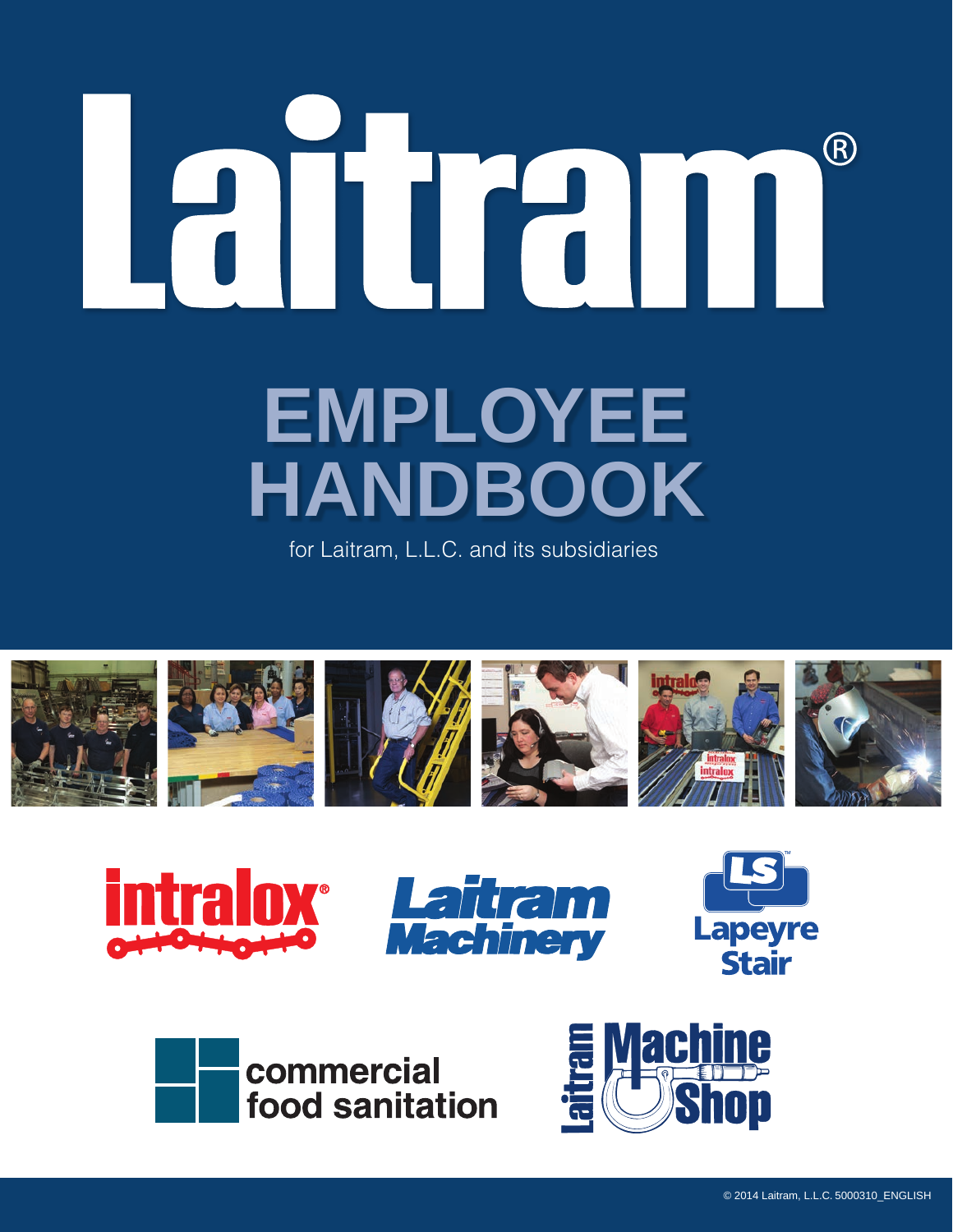# **Table Of Contents**

# **Contents**

| <b>BENEFITS</b> |  |
|-----------------|--|
|                 |  |
|                 |  |
|                 |  |
|                 |  |
|                 |  |
|                 |  |
|                 |  |
|                 |  |
|                 |  |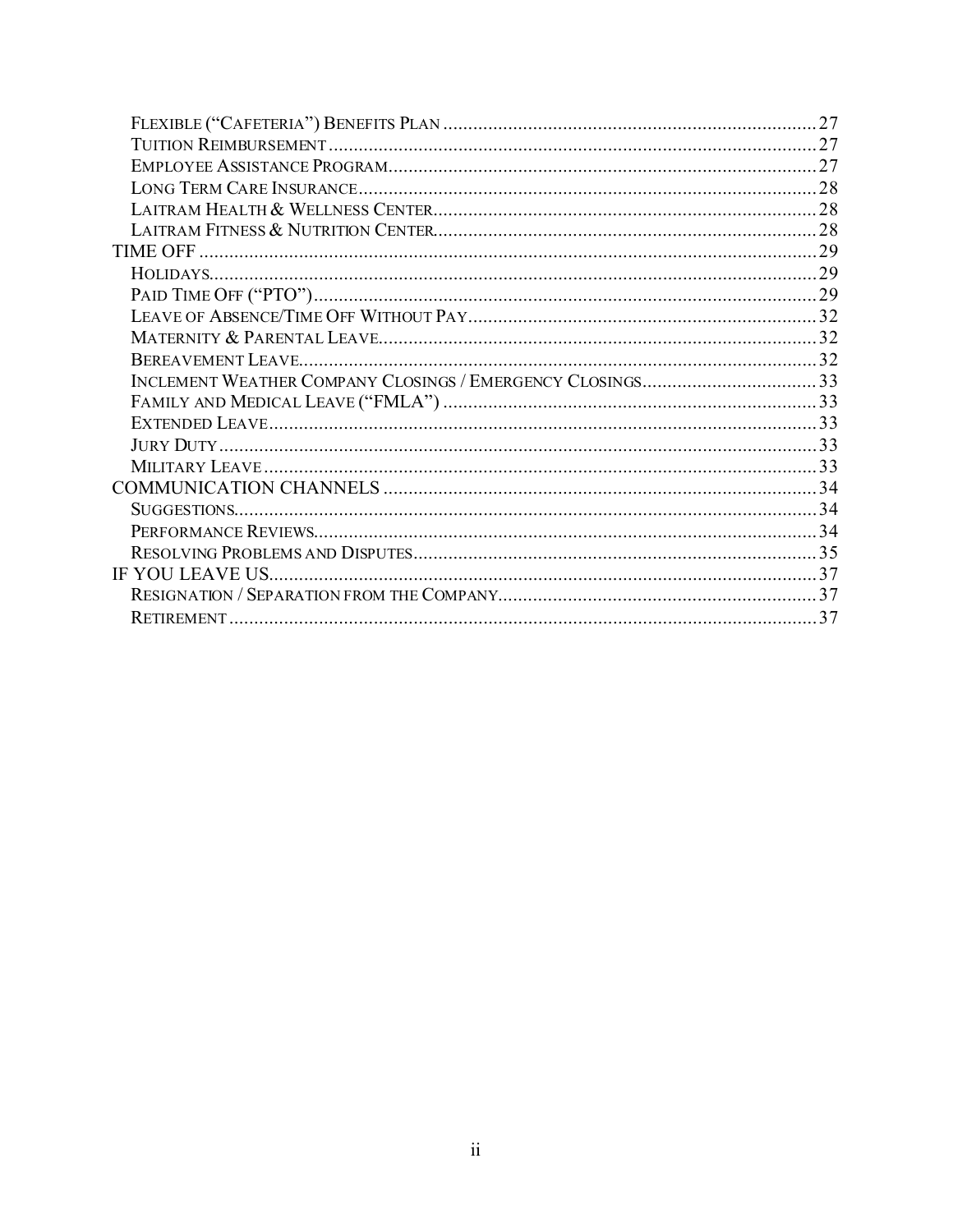### **INTRODUCTION**

#### <span id="page-3-1"></span><span id="page-3-0"></span>*ABOUT THIS HANDBOOK*

We hope you will find this Handbook to be a convenient guide to the various policies, benefits, and programs offered by Laitram, L.L.C. and its subsidiaries ("Laitram" or "Company"). We urge you to familiarize yourself with its entire contents.

Please note that this Handbook is only a summary of our policies, benefits and programs. A detailed description of each can be found on the Company's SharePoint site or can be requested from Human Resources.

The policies outlined in this Handbook supersede any policies previously published by Laitram. All policies are subject to change without notice. For the most up to date description of the Company's policies, please refer to the Company's SharePoint site.

**This Handbook is not an employment contract. Your employment with the Company is of an "at will" nature. This means that you may resign at any time and that the Company may discharge you at any time, with or without cause, notice, or prior disciplinary action. This employment "at will" relationship may not be changed by any written document or oral statement unless its change is specifically acknowledged in writing by the Company's Director of Human Resources.**

For convenience, the pronoun "he" is used throughout this Handbook to refer to both male and female employees.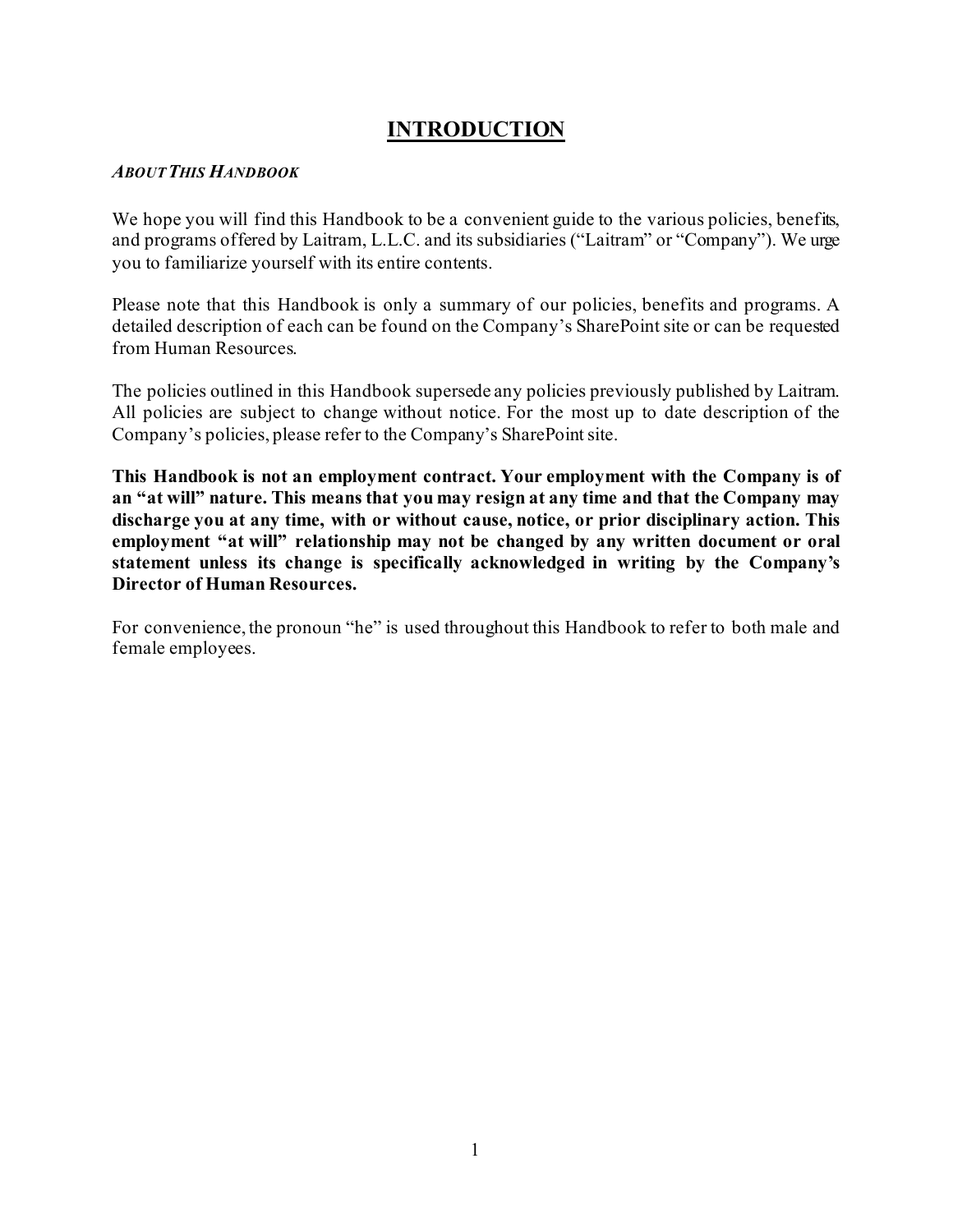#### <span id="page-4-0"></span>*COMPANY PROFILE*

**Laitram, L.L.C.** - Laitram is a closely-held, family owned business, originally organized in 1949. The Company, through its five wholly-owned operating subsidiaries, is a vibrant, forward-thinking company with an intense commitment to innovation, integrity, and continuous improvement. The employees of Laitram provide professional shared services to the operating companies, including information technology services, legal, accounting, human resources, safety, and facilities and maintenance.

**Laitram Machinery, Inc.** - Laitram Machinery has manufactured shrimp processing equipment since 1949, the year J.M. Lapeyre introduced his patented shrimp-peeling machine to the Gulf Coast canning industry. For nearly 70 years, Laitram Machinery has pioneered game changing products such as high-performance shrimp peeling systems, steam cookers, blanchers, pasteurizers and chillers that increase efficiency and yield for processors worldwide. Laitram Machinery is widely recognized as the world leader in automated shrimp processing technology, the result of years of innovation, high product quality, and reliable service.

**Intralox, L.L.C.** - Intralox was founded in 1971 to manufacture and sell a modular plastic conveyor belting system originally developed to solve the rust and drive problems existing with the wire and rubber belting used on the shrimp processing equipment. Today, Intralox leads the way in helping customers achieve their goals by offering comprehensive conveyance solutions that create significant economic value. Currently the largest of the Laitram operating divisions, Intralox markets its products worldwide through direct salespeople in nearly 30 countries and eight assembly plants located in the United States, The Netherlands, the United Kingdom, Australia, China, Japan, India, and Brazil.

**Lapeyre Stair, Inc.** - Lapeyre Stair, organized in 1981, manufactures and sells alternating tread space-saving stairs and conventional stairs, as well as assorted platforms and mobile stairs. Whether alternating tread or conventional stair, our stair systems are engineered for simplicity of design and cost effectiveness. Today, more than 40,000 spacesaving Lapeyre stairs are in use around the world.

**Laitram Machine Shop, L.L.C.** - Laitram Machine Shop provides high-value machining and related services to the Laitram divisions and select outside customers. A focus on quality at the source is supported by current design and machine tool software and state-of-the-art inspection methods and equipment providing seamless execution from design to part realization.

**Commercial Food Sanitation, L.L.C. -** An Intralox company since 2012, Commercial Food Sanitation and Intralox have worked together to provide unparalleled sanitation and food safety expertise with state-of-the-art conveyance technologies to help plant owners and operators design the safest food processing environments possible. Commercial Food Sanitation is dedicated to delivering the highest levels of sanitation standards, food safety and operational effectiveness through strategic consulting, training and education.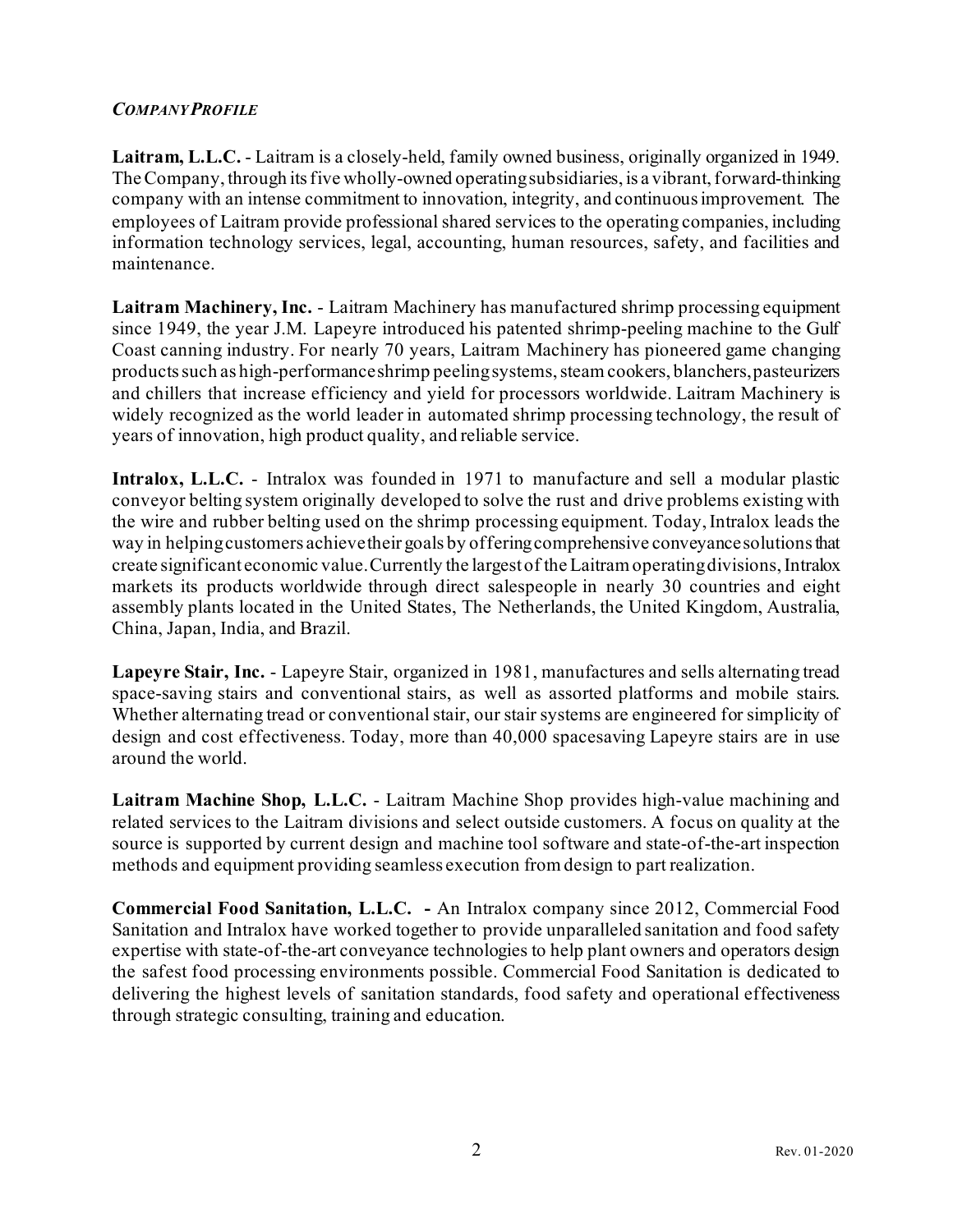# **LAITRAM BUSINESS PHILOSOPHY**

In order to serve our individual interests, the shareholders and employees agree to combine our resources to make them more productive than they would be apart. This Philosophy is consistent with our individual values. We agree to practice these principles for our mutual benefit.

#### **CUSTOMERS/PROFITS**

We provide our customers the most competitive values while generating the profits needed to continuously improve our products and services.

#### **PRODUCTIVITY**

We define productivity as increasing customer value or reducing Company costs. We continuously improve Company productivity with ideas, teamwork, and effort.

#### **IDEAS**

We listen to each other. We challenge ourselves and each other to think objectively and continuously improve our business through better ideas.

#### **TEAMWORK**

We work as a team. We benefit from each other's success. We treat customers, suppliers, and each other as we expect to be treated: with respect, honesty, and fairness.

#### **EFFORT**

We work hard to be the best we can be. We serve as positive examples for each other. We take pride in and show enthusiasm for our work. We have fun at work. When necessary, we make short-term personal sacrifices to benefit our long-term interests.

#### **SELF-MANAGEMENT/CREDIBILITY**

We are each self-managed. We are responsible for our own credibility. Mutual trust is the foundation for our continued success. Self-managed people are our greatest resource.

#### **COMPENSATION**

We agree to be compensated based on individual and Company performance. We will not ask for more, or be asked to accept less, than we have earned. We share in our success based on the value of our individual contributions.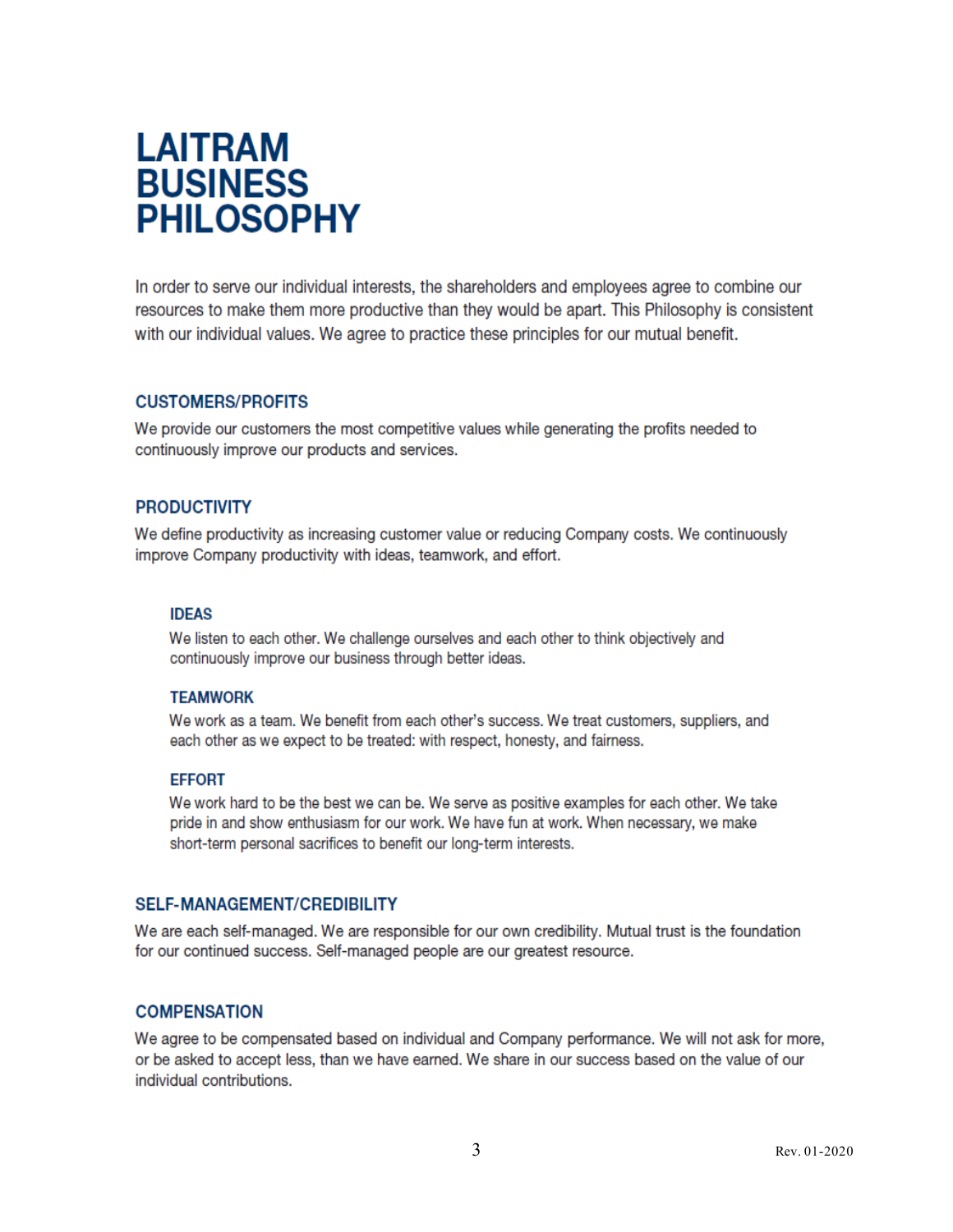#### <span id="page-6-0"></span>*THE LAITRAM CONTINUOUS IMPROVEMENT PROGRAM (LCI)*

The Laitram Continuous Improvement Program was developed in 1987 to increase our Company's productivity by improving each individual's performance. This quality improvement program has been designed to address the real problems faced in our business by studying many successful businesses throughout the country. Since the implementation of this program, our Company has seen significant growth in sales volume, number of employees, and profitability, as well as a significant reduction in employee turnover. The components of the program include the following:

- 1. **The Laitram Business Philosophy** Our business philosophy is the foundation for all business decisions. It sets values and standards that we expect you to use in your dealings with each other, customers, and suppliers (see page 3).
- 2. **Performance Improvement Plans** Every employee will establish a Performance Improvement Plan at the beginning of the fiscal year. This plan is a written agreement between you and your supervisor that includes both measures of performance (called indicants) and clear, measurable goals.
- 3. **Performance Appraisal and Feedback** The focus of our evaluation system is to provide clear feedback to every employee to help ensure your success. Each employee has at least two meetings each year to discuss performance.
- 4. **LCI Teams** Our LCI Program promotes the use of LCI Teams to continuously improve Company productivity. The advantages of this approach are: 1) real problems get identified; 2) more possible solutions are generated; 3) better decisions are made; and 4) the group better supports the results. Since this effort began, teams have successfully solved hundreds of problems and identified many opportunities for improving our processes.
- 5. **Management Assessment Survey** Once each year employees are asked to confidentially evaluate their Manager's performance in practicing our business philosophy, setting goals, helping each individual succeed, etc. The focus of this program is to provide each Supervisor or Manager with confidential, constructive feedback to help ensure their success.

All new employees are trained in the basics of our LCI program in a one-day program. Periodic refresher classes are also held.

If you have questions about any part of our LCI program, please ask your Supervisor, Department Manager, Division General Manager, Human Resources or Jay Lapeyre. Your understanding and support of this program will be a key component in your success at the Company.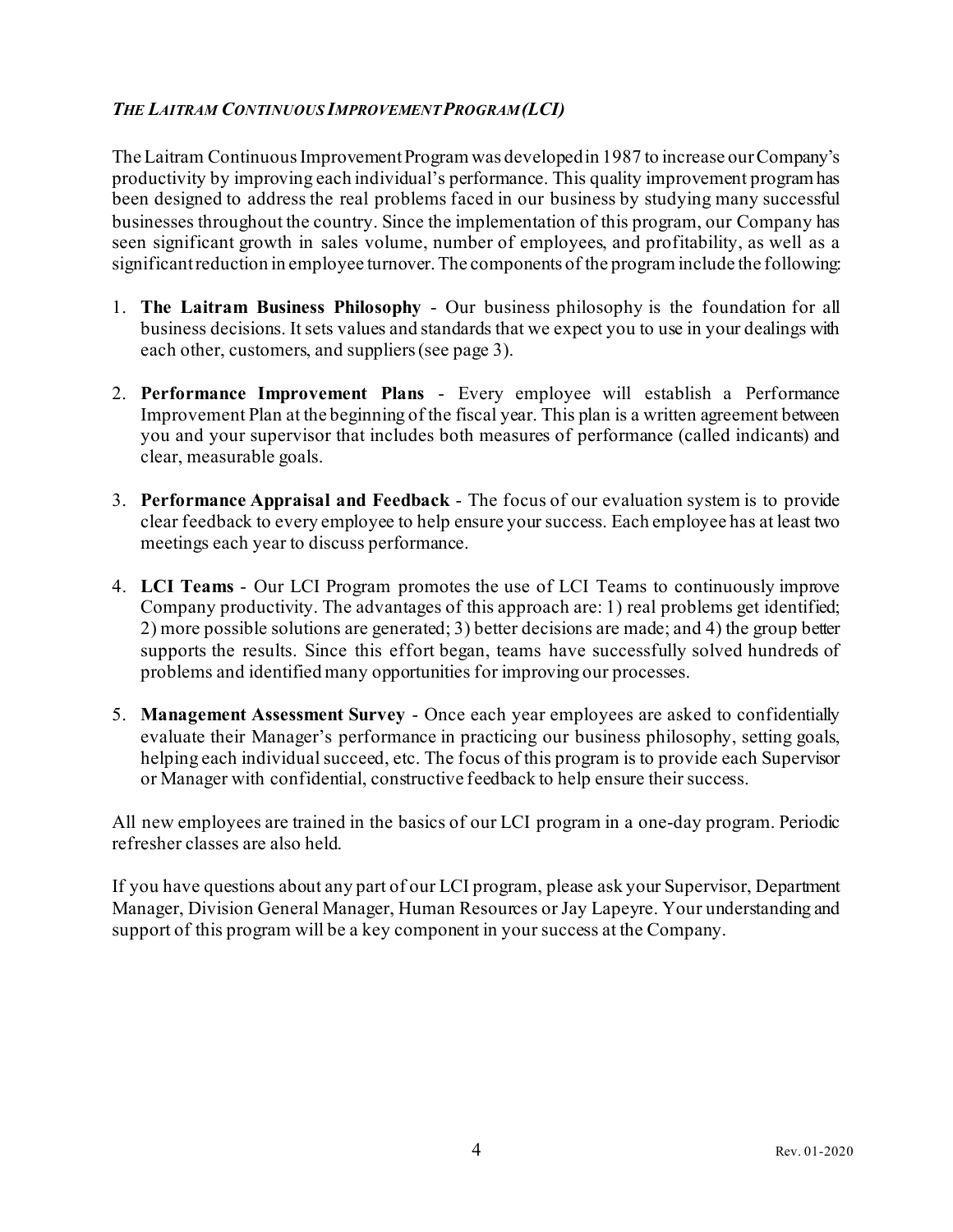#### <span id="page-7-0"></span>*EQUAL EMPLOYMENT OPPORTUNITY STATEMENT*

The Company fully supports the concept of Equal Employment Opportunity and will continue to do so. It is our policy to provide equal employment opportunities without regard to race, color, age, sex, sexual orientation, gender identity, national origin, religion, disability, genetic predisposition or carrier status, veteran or military status as well as any other legally protected status or classification under applicable federal, state and local laws. This policy will be pursued in hiring, placement, promotion, other status changes, and in all other matters concerning treatment of our employees.

To maintain a sound, competitive position for the Company and to ensure a professional work environment for all employees, each job will be staffed by an individual who is competent and whose experience and employment record demonstrates that the individual is qualified for the job. This is consistent with the Laitram Business Philosophy. We will treat all employees fairly and will provide them the opportunity to progress within the organization to the full extent of the capacity of the employee and the Company.

#### <span id="page-7-1"></span>*IMMIGRATION LAW COMPLIANCE*

Laitram is committed to employing only United States citizens and those non-U.S. citizens authorized to work in the United States in compliance with the Immigration Reform and Control Act of 1986. Each new employee, as a condition of employment, must complete the Employment Eligibility Verification Form I-9 and present documentation establishing identity and employment eligibility. Former employees who are rehired must also complete the form if they have not completed an I-9 for the Company within the past three years or if their previous I-9 is no longer retained or valid.

#### <span id="page-7-2"></span>*PERSONNEL RECORDS*

It is essential that you keep your personnel records up to date to enable the Company to reach you or a family member in case of an emergency, to properly maintain your insurance and health benefits, and to accurately compute your payroll deductions.

Promptly update your personal record in MyADP with any of the following changes:

- Name
- Address or telephone number(s)
- Marital status
- Beneficiary or dependents listed for insurance and retirement benefits
- Number of dependents for withholding tax purposes
- Person to notify in case of accident or emergency

All files and records maintained by Laitram are the property of Laitram. Such files are confidential and access to them is limited.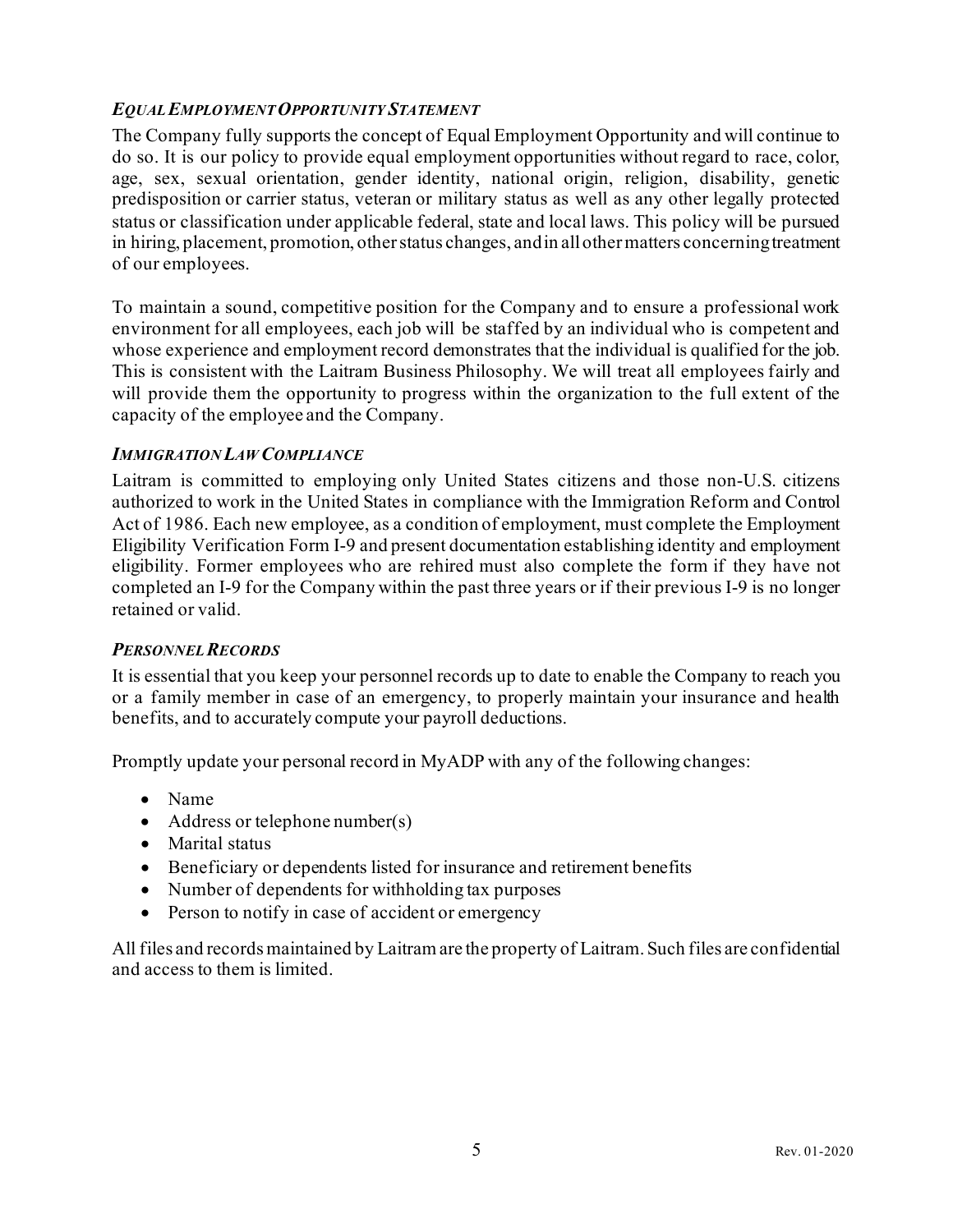# **PAY PRACTICES**

#### <span id="page-8-1"></span><span id="page-8-0"></span>*COMPENSATION SYSTEM*

The Company's compensation system (how we pay employees) is an innovative one. The goal of our pay system is to create an environment where employees are well paid, have a stake in the Company's success, reduce the possibility of any type of layoff, and protect the Company's longterm financial strength.

Our compensation philosophy is to pay people their approximate market value in base pay and benefits and to give each individual the opportunity to make considerably more by sharing in the Company's profits. Our program focuses on total compensation. Total compensation consists of base pay, incentives (profit incentives, monthly production bonuses, etc.), and fringe benefits.

We all work at the Company to be paid, so understanding our compensation system is extremely important. For more information on our compensation system, contact the Human Resources Department.

#### <span id="page-8-2"></span>*PAY PERIODS*

The regular pay week runs from Sunday morning at 7:00 a.m. through the following Sunday at 7:00 a.m.

Employees are paid every other Friday, on the Friday following the close of the pay period. For example, checks for the pay period from Sunday, July 1, 7:00 a.m. through Sunday, July 15, 7:00 a.m. would be distributed on Friday, July 20.

If a regularly scheduled payday falls on a holiday, paychecks will be distributed on the day prior to the holiday.

#### <span id="page-8-3"></span>*EMPLOYMENT CLASSIFICATIONS*

Laitram generally classifies its employees as either full-time or part-time:

**Full-Time** - Employees regularly scheduled to work a minimum of 40 hours per week. Generally, full-time employees are eligible for all Company benefits, subject to the terms, conditions, and limitations of each benefit program.

**Part-Time** - Employees regularly scheduled to work from 1 to less than 40 hours per week. Part-time employees are eligible for some benefits sponsored by the Company, subject to the number of hours they work per week and to the terms, conditions, and limitations of each benefit program.

Laitram also classifies its employees as exempt (exempt from overtime pay and minimum wage provisions of FLSA) or non-exempt(must be paid at least the federal minimum wage and overtime when earned) in accordance with the Fair Labor Standards Act ("FLSA"). If you have questions concerning your classification, you should direct them to the Human Resources Department.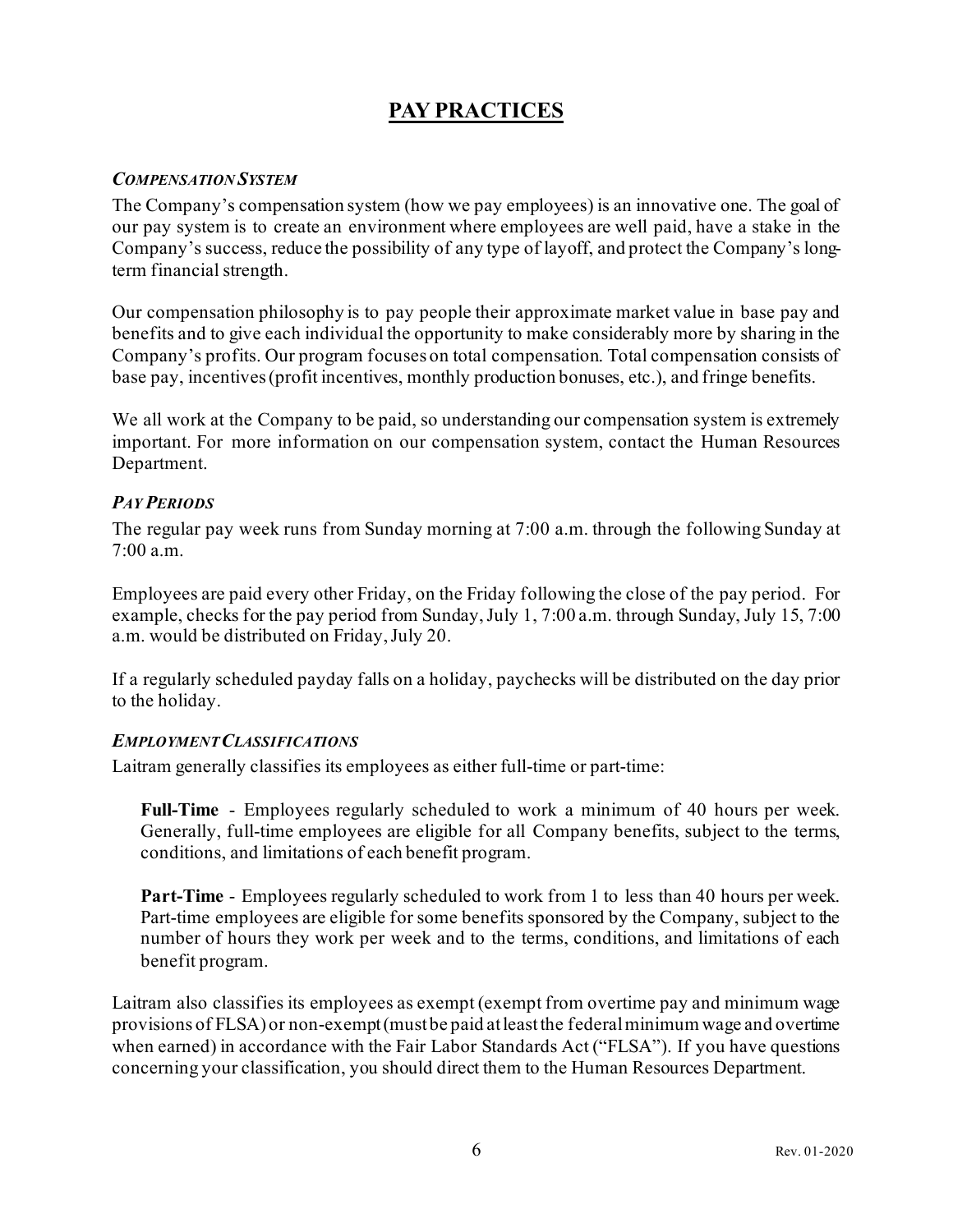#### **Salaried, Non-exempt Employees**

If you are classified as a salaried, non-exempt employee, you are paid a weekly salary. You are also paid 1½ times your regular rate of pay for all hours worked in excess of 40 hours in a single workweek. Laitram will determine your regular rate of pay by dividing your bi-weekly salary by your scheduled hours. Salaried, non-exempt employees are required to keep accurate records of all time worked. Actual hours worked should be rounded to the nearest quarter hour.

#### **Exempt Employees**

To be classified as an exempt employee, you must satisfy both the salary test and duties test under the FLSA. The salary test limits the deductions that can be made from an exempt employee's pay. Improper deductions will not be made. Deductions are permissible in the following circumstances:

- 1. Absence from work for one or more full days for personal reasons other than sickness or disability.
- 2. Absence from work for one or more full days due to sickness or disability if the deduction is made pursuant to a bona fide plan, policy or practice of providing compensation for salary lost due to illness.
- 3. To offset jury duty pay, witness fees or military pay.
- 4. For time in which an exempt employee takes unpaid leave under the Family and Medical Leave Act (including intermittent or partial day leave).

In addition, exempt employees, who have exhausted all PTO, are not paid for any workweek in which they perform no work at all for Laitram.

If you believe that your pay has been improperly reduced, you should immediately file a complaint in writing with either your Supervisor or the Human Resources Department in accordance with the "Errors" policy, below. If it is determined that an improper deduction was made, you will be promptly reimbursed and Laitram will take all necessary steps to ensure that such improper deductions do not continue to be made.

#### <span id="page-9-0"></span>*OVERTIME*

Overtime work is sometimes required due to job schedules, work flow, or emergency situations. All employees who are needed in an overtime situation are expected to work in accordance with the Laitram Business Philosophy. Refusal to work overtime when requested by your Supervisor may result in disciplinary action, up to and including termination.

The Company complies with all regulations regarding the payment of overtime wages to all employees covered under the Fair Labor Standards Act. A non-exempt employee, including a salaried, non-exempt employee, is paid one and one-half  $(1\frac{1}{2})$  his normal pay rate for hours worked in excess of forty (40) hours in a workweek.

When computing overtime rates, Paid Time Off ("PTO") is not regarded as time worked. Holidays are included as time worked in calculating overtime eligibility for all non-exempt employees. (Note: In some departments, in order to be eligible for holiday pay, you must work the day before and the day after the holiday, unless you have an authorized absence.)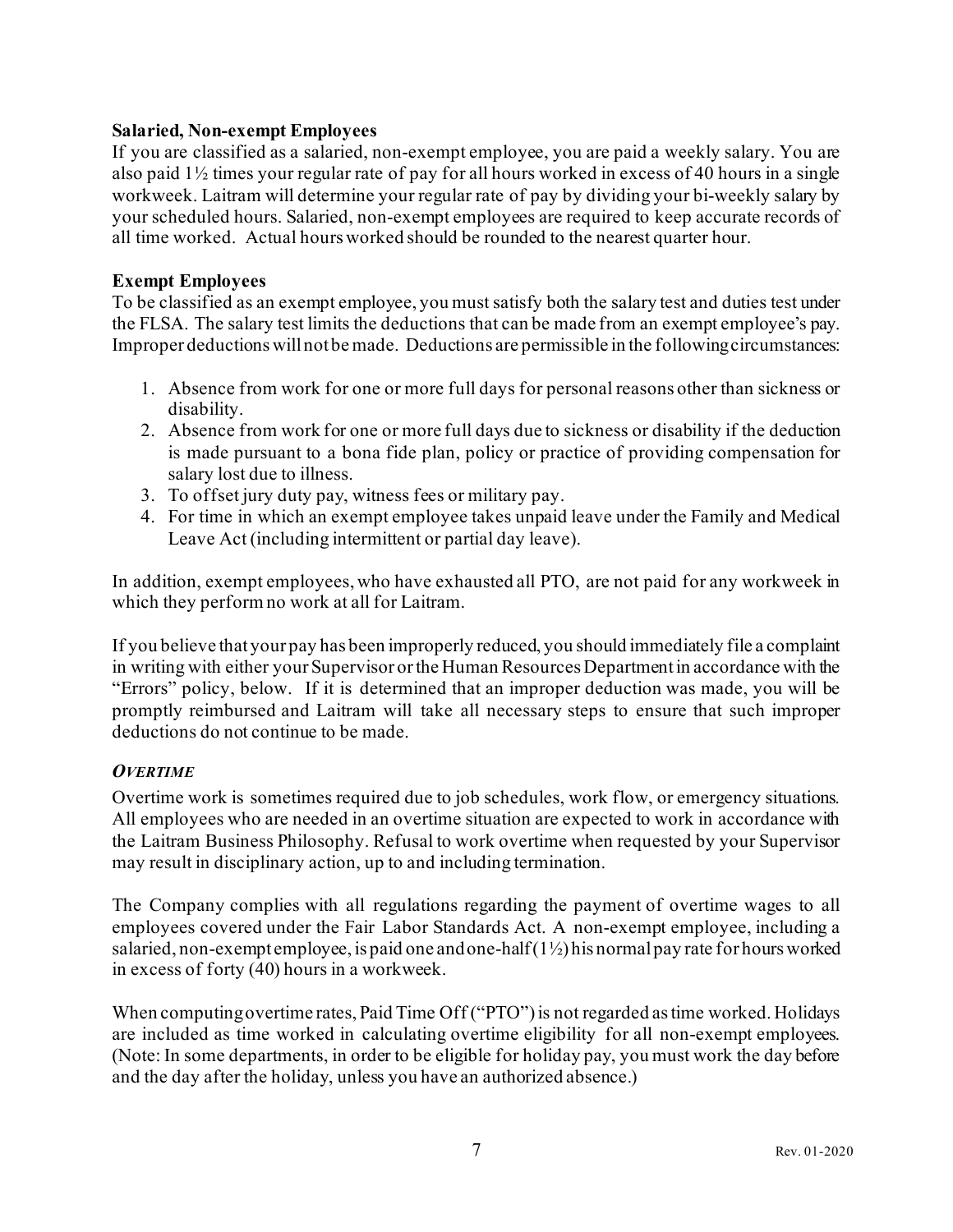In an effort to provide stable employment for our employees, overtime is often used during peak periods rather than hiring new employees. During normal work periods, however, it is our policy to minimize the use of overtime whenever possible. All overtime work must be approved in advance by your Supervisor.

#### <span id="page-10-0"></span>*ERRORS*

Errors in pay and improper deductions must be reported either to your Supervisor or the Payroll Department as soon as possible following the receipt of your paycheck. In most cases, adjustments will be made on the following paycheck.

#### <span id="page-10-1"></span>*SHIFT DIFFERENTIAL*

Laitram pays a shift differential to designated job classifications for working night shifts. If you have questions concerning specific shift differentials, ask your Supervisor.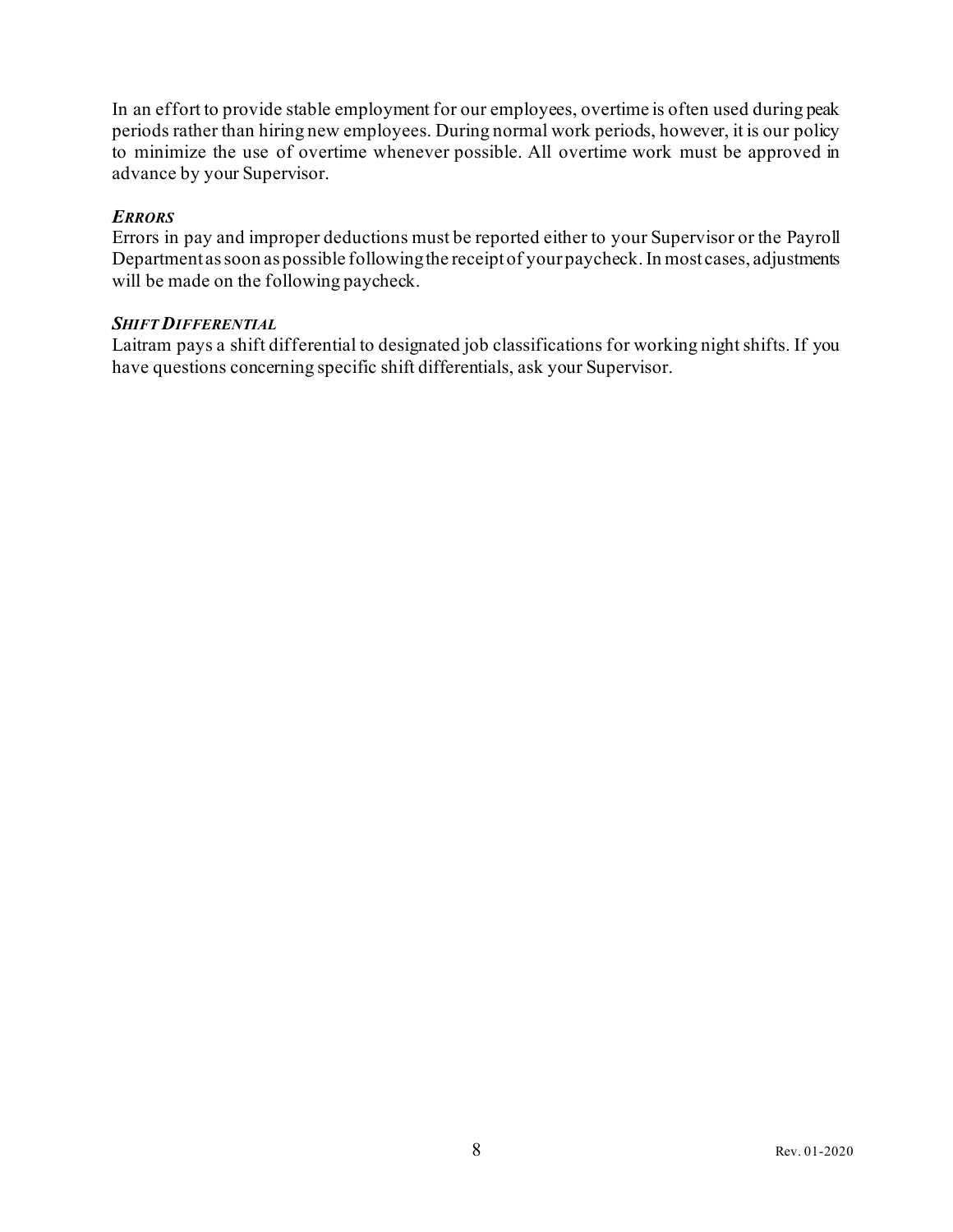# **WORKPLACE GUIDELINES**

#### <span id="page-11-1"></span><span id="page-11-0"></span>*ATTENDANCE AND PUNCTUALITY*

Every position in our Company is an important one. Our work teams and departments are formed to give us maximum efficiency and productivity, and our production schedule is based on every employee being on the job, on time, every day.

Personal illness, a medical necessity in an employee's immediate family, or a personal emergency are the only acceptable reasons for missing without advance permission from your Supervisor. If one of these situations does occur, you are required, before your scheduled starting time, to notify your Department Manager, Supervisor, or the person designated by your Manager or Supervisor to receive such messages, that you will not be able to report for work. Absence without proper notification is a serious offense that can result in disciplinary action up to and including termination. If you know you will be late reporting for work, call your Supervisor as soon as possible. An estimated time of arrival should be given at the time of notification. Repeated tardiness will result in disciplinary action and a lack of improvement thereafter may result in termination.

Employees must familiarize themselves with the Time and Attendance Policy applicable to their particular department. Absences, late arrivals and early departures covered by an employee's use of approved family or medical leave under the Family and Medical Leave Act ("FMLA") are not considered grounds for disciplinary action. For more information regarding the FMLA, refer to the FMLA policy in this Handbook.

Any questions regarding attendance policies should be referred to your Supervisor or Department Manager.

#### <span id="page-11-2"></span>*JOB ABANDONMENT*

An employee who fails to report for work for three consecutive days without properly notifying his Supervisor is presumed to have abandoned his job. The Company will designate an employee's job abandonment as a voluntary resignation from the Company.

#### <span id="page-11-3"></span>*WORKPLACE DISCRIMINATION,HARASSMENT AND RETALIATION*

It is the policy of Laitram, L.L.C. and its subsidiary companies, including, but not limited to, Intralox, L.L.C., Lapeyre Stair, Inc.; Laitram Machine Shop, L.L.C.; Laitram Machinery, Inc.; Industrial Microwave Systems, L.L.C.; and Commercial Food Sanitation, L.L.C. (hereinafter collectively "Laitram"), to provide our applicants and employees with a positive and cooperative work environment, free of discrimination, harassment and retaliation. Discrimination, harassment or retaliation of any kind by anyone, including any supervisor, manager, coworker, vendor, contractor, customer, or other visitor of the company, directed at an applicant, employee, vendor, contractor, customer, or other visitor of the Company, is improper and will not be tolerated.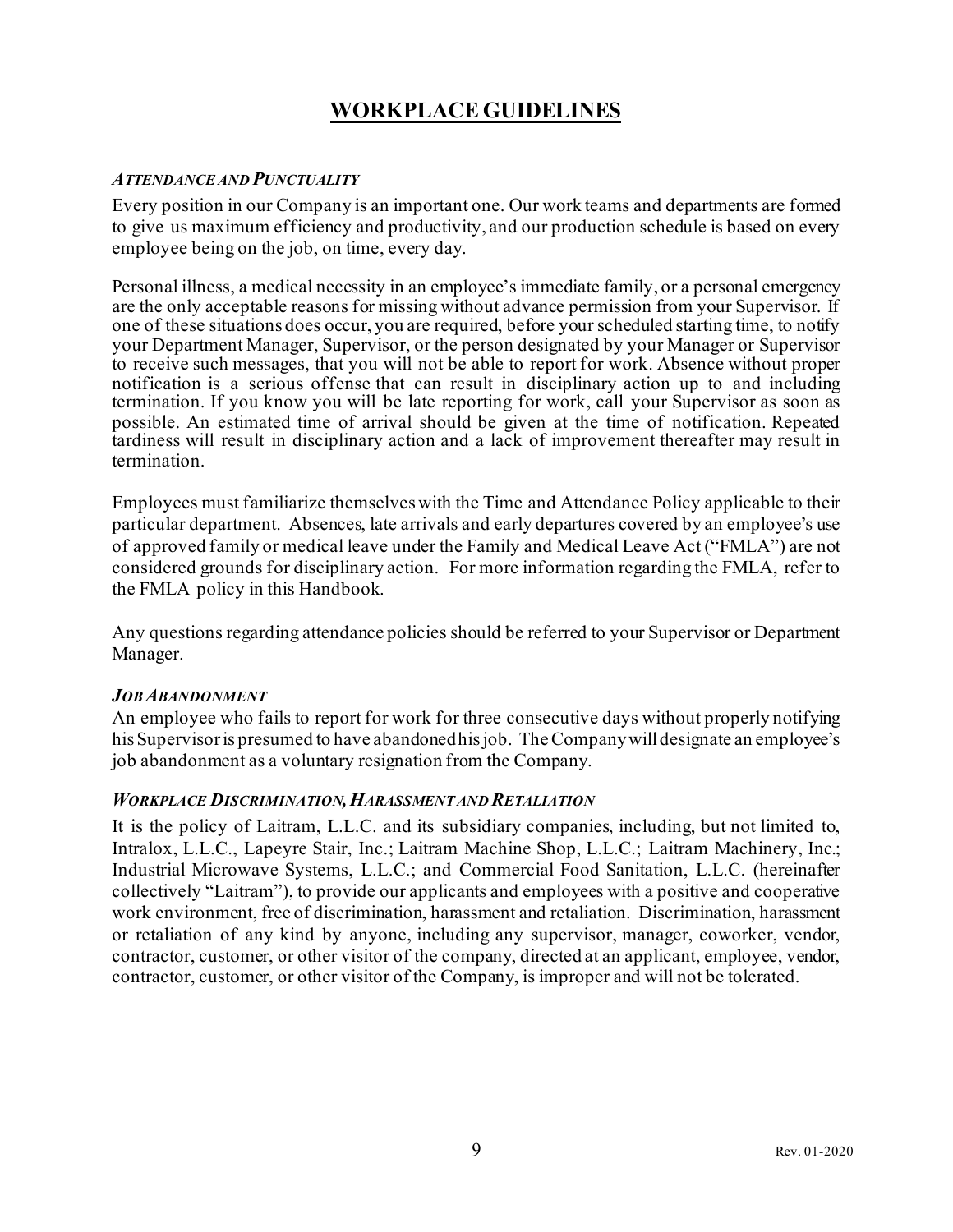#### Discrimination

Discrimination against any individual in any aspect of his employment, such as hiring, discharge, compensation or any other terms, conditions or privileges of employment, because of the individual's race, color, gender, sexual orientation, gender identity, age, religion, national origin, citizenship, disability, pregnancy, military or veteran status, or status or classification under applicable federal, state or local law is illegal and will not be tolerated at Laitram.

#### Sexual Harassment

Sexual harassment is specifically prohibited by this policy. Unwelcome sexual advances, requests for sexual favors, and other physical, verbal or visual conduct based on sex constitute sexual harassment when:

- 1. Submission to the conduct is an explicit or implicit term or condition of employment,
- 2. Submission to or rejection of the conduct is used as the basis for an employment decision, or
- 3. The conduct unreasonably interferes with an employee's work performance or creates an intimidating, hostile, or offensive working environment.

Examples of sexual harassment in violation of this policy may include, but are not limited to, the following:

- \* Unwelcome sexual advances whether they involve physical touching or not;
- \* Sexual references, jokes, written or oral references to sexual conduct, comments on an individual's body, comments about an individual's sexual activity, deficiencies, or prowess;
- \* Displaying sexually suggestive objects, pictures, or cartoons, including via email or internet;
- \* Unwelcome leering, whistling, brushing against the body, sexual gestures, or suggestive or insulting comments;
- \* Inquiries into one's sexual experiences; and
- \* Discussion of one's sexual activities.

Other unwelcome conduct directed at an individual because of his or her gender may also be deemed to be sexual harassment.

Although the intent of the person engaging in the conduct may be harmless or even friendly, it is the welcomeness of the conduct by the recipient of the conduct, not the intent of the person engaging in the conduct that is relevant to whether the conduct is harassment. Unwelcomeness of sexual conduct may not always be apparent. "Putting up with" or submission to sexual conduct does not necessarily mean the conduct is welcome.

Sexual harassment may occur even in relationships involving mutual consent. The potential for sexual harassment exists where there is a professional power differential (supervisor/employee). Persons involved in such relationships should be aware of the possibility of perceived coercion.

The Company also views any type of romantic or sexual relationship between you and your Supervisor, or anyone in your chain of command, to be a clear violation of our Business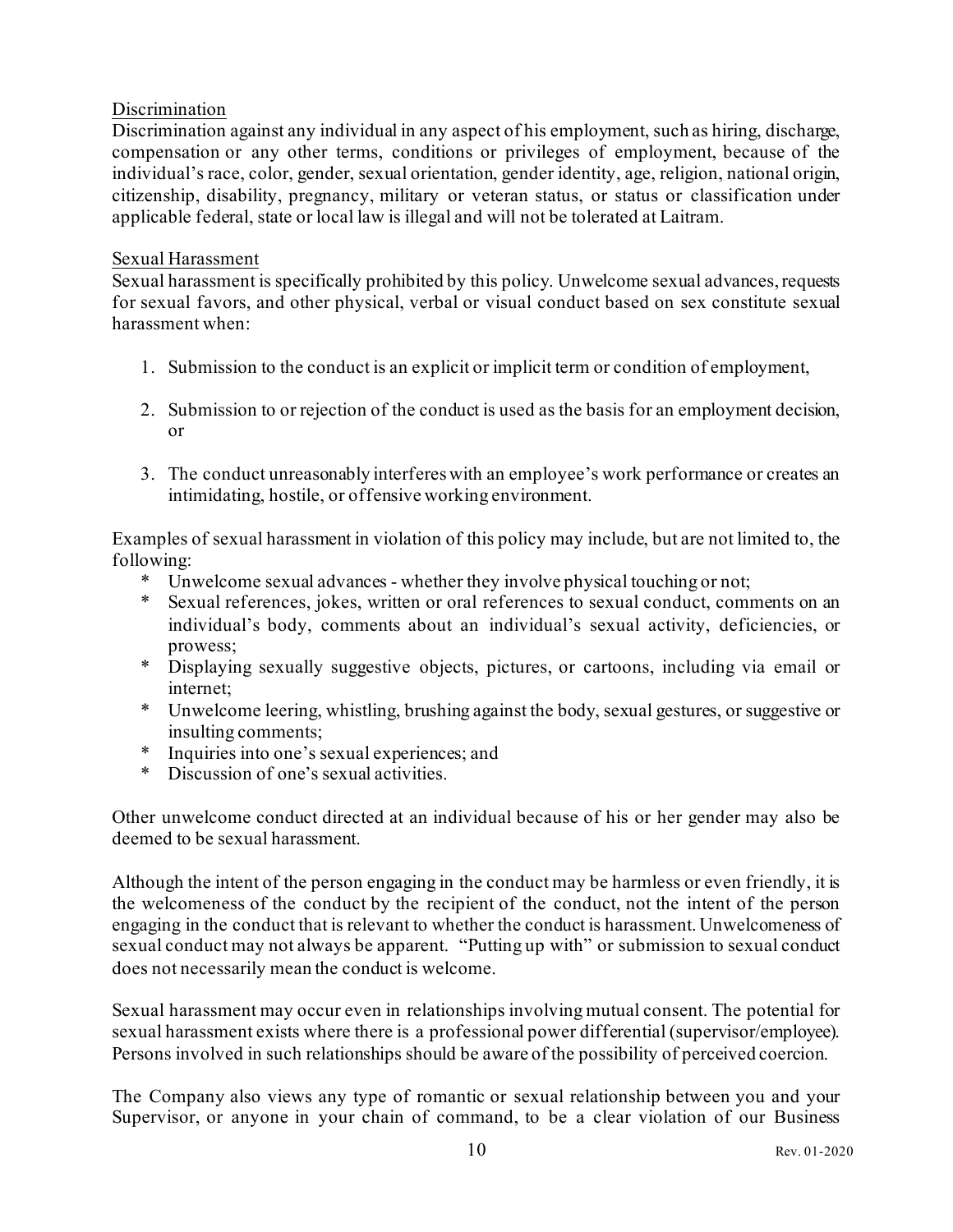Philosophy. Both parties involved in the relationship would be violating our Business Philosophy with respect to credibility, fairness, and example setting. If a relationship of this type exists, you must immediately contact the Director of Human Resources or Jay Lapeyre. Failure to do so may result in possible disciplinary action, up to and including termination.

#### Harassment Based on Other Protected Categories

Harassment based on the race, color, age, religion, national origin, sexual orientation, gender identity, citizenship, disability, or military/veteran status of an applicant or employee is also prohibited at Laitram. As with sexual harassment, harassment based on any of these categories may include physical, verbal or nonverbal conduct.

Examples of actions that may constitute harassment in violation of this policy include racial or ethnic epithets, slurs, jokes or negative stereotyping. Taunting or displaying written materials or communications demonstrating hostility toward a person because of his race, color, age, religion, national origin, citizenship, disability, or veteran status are other examples of prohibited conduct.

While all unwelcome conduct of a discriminatory nature may not rise to the level of constituting illegal harassment, Laitram policy seeks to prevent all such conduct. For example, while one racial joke may not constitute illegal racial harassment, it is prohibited. Laitram's policy seeks to prevent all discriminatory conduct against members of the campus community based on race, color, gender, age, religion, national origin, citizenship, disability, or veteran status.

#### Retaliation

The Company will not condone, authorize, or tolerate any kind of retaliation against any applicant or employee who has:

- 1. Made a good faith report of conduct that he believes may constitute harassment, discrimination or retaliation in violation of this policy,
- 2. Opposed any prohibited discriminatory practice, or
- 3. Participated in any manner in an investigation or other proceeding about a prohibited practice.

Complaints made in good faith will in no way be held against an applicant or employee.

Employment decisions about an applicant or employee who has reported possible harassment, discrimination or retaliation should not be based on the fact that the person has submitted a complaint. Employment decisions should be based only on legitimate business considerations such as performance. Discriminatory verbal, nonverbal or physical conduct should not be directed at any applicant or employee because of any protected activity.

#### Violations and Sanctions

Employees who violate this policy will be subject to disciplinary action, up to and including termination.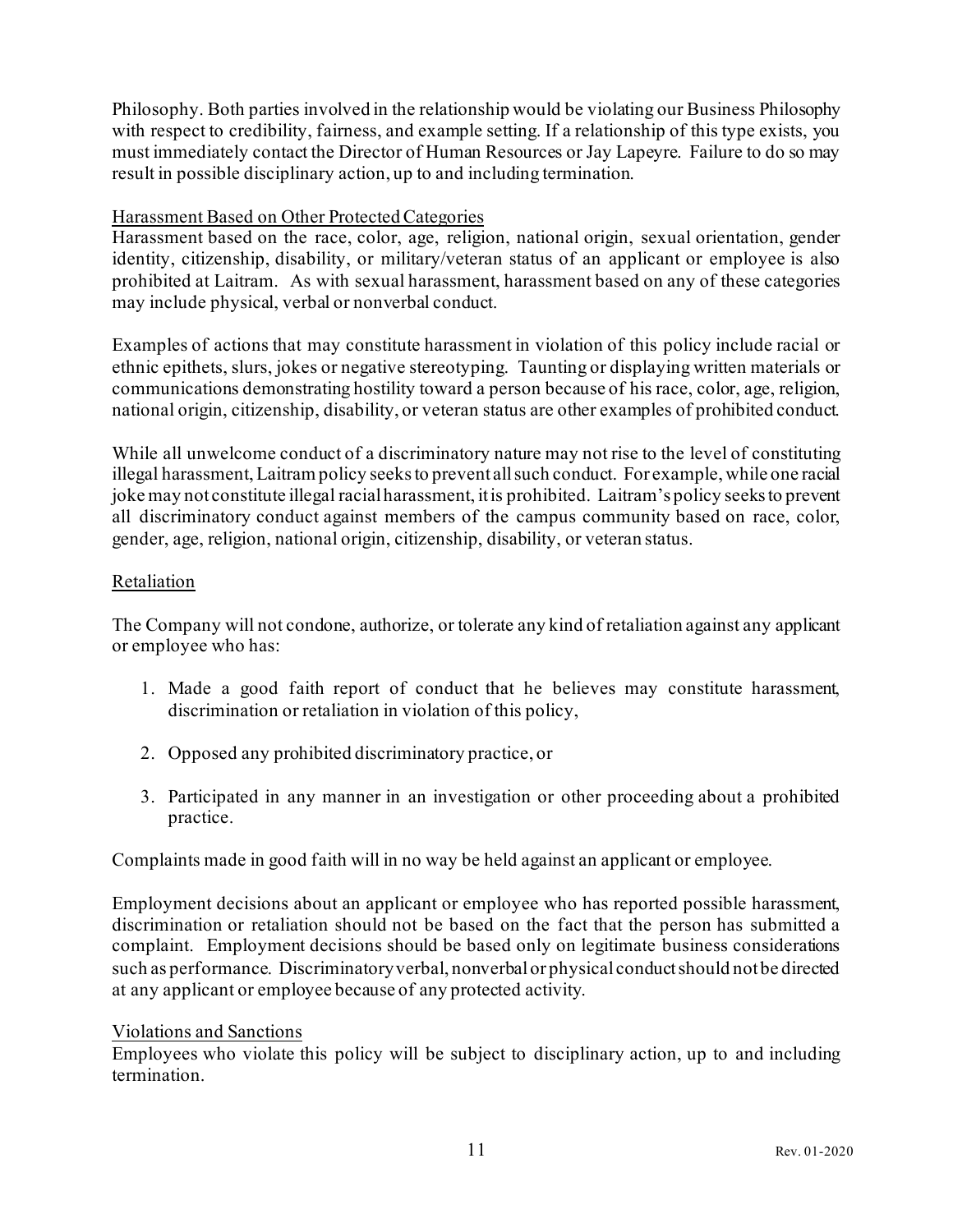#### **DISCRIMINATION,HARASSMENT AND RETALIATION COMPLAINT PROCEDURE**

In order to take appropriate, corrective action, the Company must be advised of harassment, discrimination or retaliation. All Company employees are required to help ensure that we maintain a workplace free of harassment, discrimination, and retaliation.

If, as an employee of Laitram, you have been subjected to any type of harassment, discrimination or retaliation, you have an obligation to immediately report that conduct in writing, or verbally if necessary, regardless of whether the conduct involves other employees, customers, vendors, or others in the work environment, to one of the following individuals:

- \* your Division General Manager,
- \* the Director of Human Resources, or
- \* Jay Lapeyre.

If you do not receive a prompt response to your complaint, please advise Jay Lapeyre in writing immediately.

Additionally, each employee has a duty to report conduct that he or she believes may constitute discrimination, harassment or retaliation. Remember, unless you report instances of discrimination, harassment or retaliation, the Company will not know that management intervention is necessary.

The Company's policy is to investigate all complaints thoroughly and promptly. To the extent practicable, the Company will keep complaints confidential. If an investigation confirms the harassment, discrimination, or retaliation has occurred, the Company will take appropriate corrective action, up to and including termination.

Because of the seriousness with which the Company views sexual harassment, discrimination, and retaliation and because of the severity of the penalties that may be imposed on offenders, false accusations will not be tolerated. However, this statement is not intended to discourage employees from coming forward with any good faith complaints. The Company recognizes and expects that some claims may be difficult to prove or support, or may not in fact be found to rise to the level of seriousness deemed necessary to constitute sexual harassment, discrimination, or retaliation in violation of this policy. However, anyone found to have purposefully and intentionally brought allegations that he or she knows to be untrue will be deemed to have made false accusations and will be subject to immediate disciplinary action, up to and including termination.

#### <span id="page-14-0"></span>*AMERICANS WITH DISABILITIES ACT POLICY*

Laitram is committed to nondiscrimination and employment of qualified individuals with physical and mental disabilities in accordance with the Americans with Disabilities Act (ADA) and other applicable federal, state and local laws. Employees should make accommodation requests directly to the Human Resources Department. It is your responsibility to request an accommodation. Laitram may require written documentation from your health care provider with knowledge of your limitations.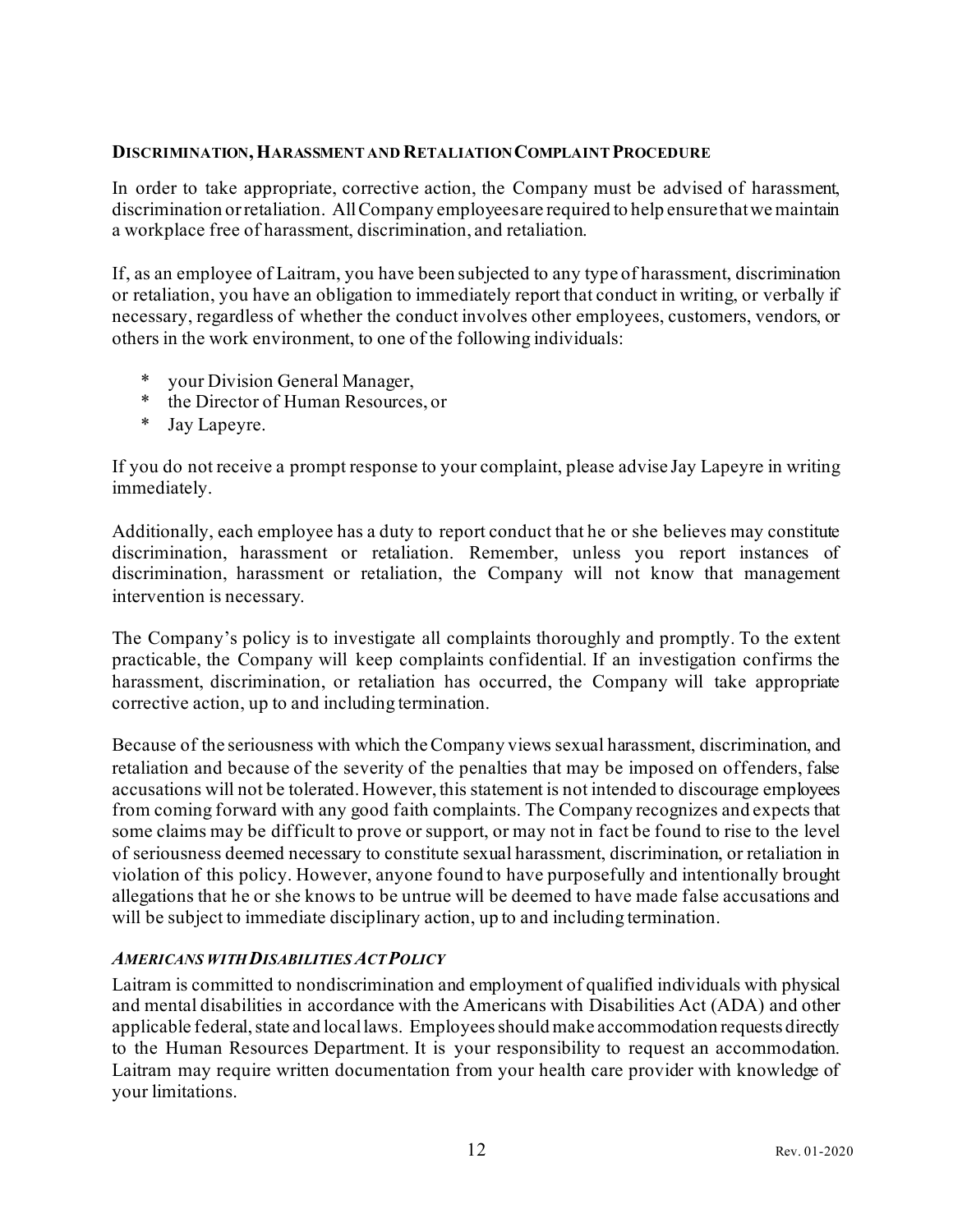#### <span id="page-15-0"></span>*DRUG AND ALCOHOL POLICY*

The success of the Company depends on the physical and psychological health of all employees. The abuse of drugs and alcohol poses a threat to the company, its employees, and the general public. Commonly abused or improperly used drugs and substances include, among others, alcohol, pain killers, sedatives, stimulants, and tranquilizers, as well as marijuana, cocaine, heroin and other illegal drugs. It is the responsibility of both the Company and its employees to maintain a safe, healthful, and efficient working environment. For that purpose, we have adopted the following non-exclusive guidelines:

- 1. The possession, use, sale, or solicitation of unauthorized or illegal drugs, or the misuse of legal drugs on Company premises, while on Company business, while attending a Company function, or when operating a Company vehicle is prohibited and is cause for disciplinary action, including termination.
- 2. Any employee under the influence of illegal drugs or alcohol or misusing legal drugs, on Company premises, while on Company business, or when driving a Company vehicle will be subject to discipline, including termination.
- 3. Any employee taking prescription or nonprescription medication is required to report such use to his Supervisor, beforecommencing work, if such use adversely affects his judgment, performance or behavior, or otherwise adversely affects his ability to safely perform his duties.
- 4. Any employee taking prescription or medication that has published side effects regarding drowsiness, the operation of machinery and/or the operation of motor vehicles is required to advise his Supervisor before commencing work. The reporting procedures outlined in this provision and the previous provision will enable the Company to determine if it is necessary to temporarily change an employee's assignment while they are on such prescribed drugs or medications so as to insure the safety of the employee and the safety of other employees. NOTE: All such medical information will be kept confidential in accordance with applicable law.
- 5. This policy also expressly prohibits the possession of any drug paraphernalia.
- 6. Employees convicted of illegal drug activity must notify the company within 5 days of conviction.

The Company will utilize such procedures as it finds necessary to effectively enforce this policy including, but not limited to, the following:

• Pre-employment Drug Testing. Each applicant for employment will be required as a condition of employment to undergo a urine drug screen. An applicant will be ineligible for employment in the event of a positive test result.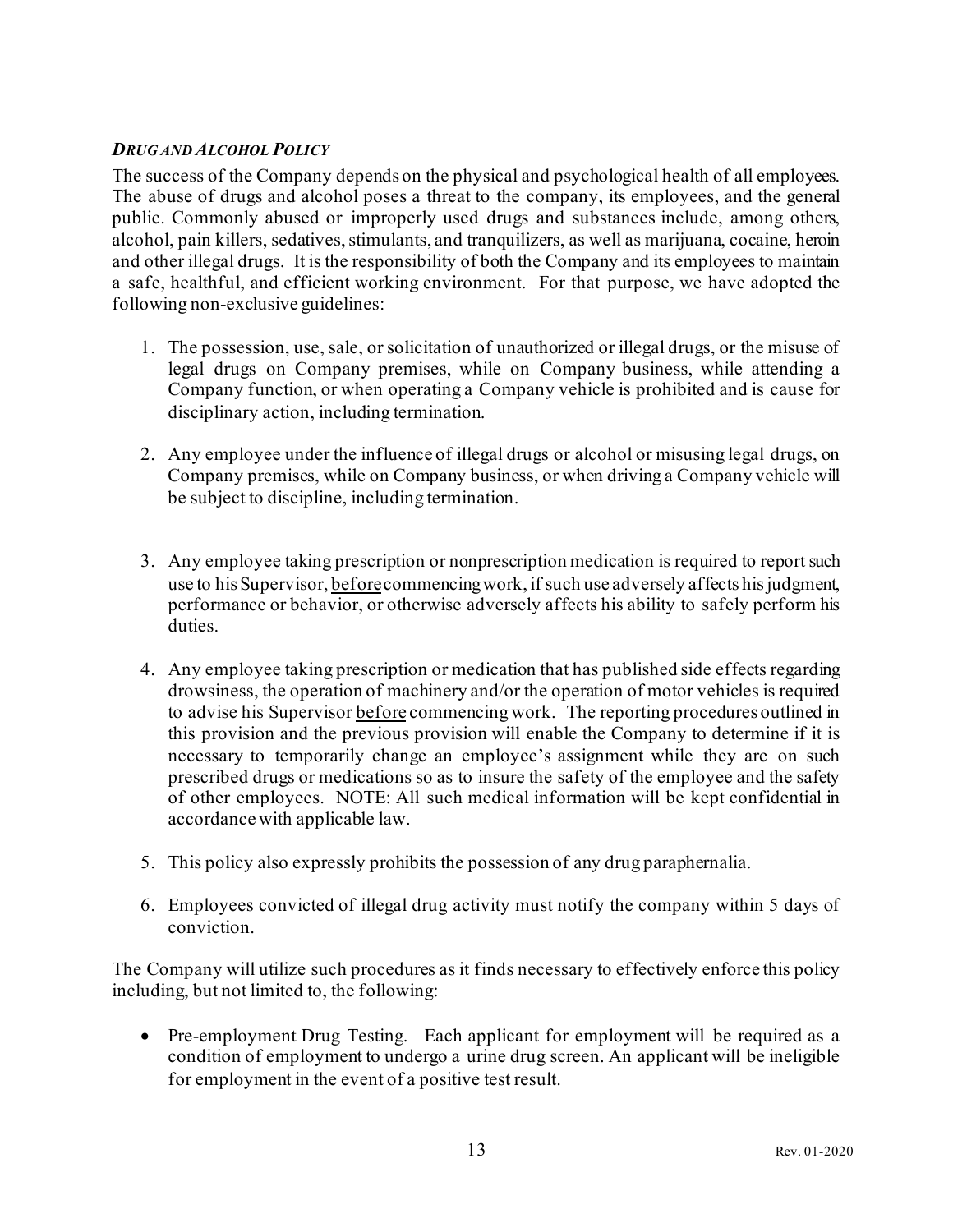- Post-Accident Drug/Alcohol Test. Any employee injured in an accident, involved in or causing an accident, involved in or causing a serious "near miss", or involved in or causing damage to Company property may be required to pass a Drug/Alcohol Test.
- Reasonable Suspicion Testing. Each employee is subject to drug and/or alcohol testing if there is reasonable suspicion to believe that the employee is in violation of this policy.

Laitram may also conduct workplace searches when necessary to enforce this policy. Refer to the "Workplace Searches" policy below for additional information. Compliance with this policy is mandatory. Refusal by an employee to submit to testing is cause for disciplinary action, including termination.

All drug tests are conducted in accordance with applicable law and every effort is made to maintain the confidentiality of drug and alcohol test results.

The Company maintains an Employee Assistance Program (EAP). We strongly urge you to use the program for help with alcohol or drug problems. No employee with alcohol or drug dependency will be disciplined or terminated due to a request for help in overcoming that dependency or because of involvement in a rehabilitation effort. If, however, an employee violates provisions of this policy, disciplinary action cannot be avoided by a request at that time for treatment or rehabilitation. It is each employee's responsibility to seek assistance from the EAP before the problem affects judgment, performance, or behavior.

#### <span id="page-16-0"></span>*WORKPLACE SEARCHES*

The Company reserves the right to conduct searches, with or without notice, when there is reasonable cause to believe a search will uncover evidence of work-related misconduct and/or violations of the Company's policies and procedures such as the Company's Drug and Alcohol Policy. The Company may search Company property, including, but not limited to, offices, lockers, desks, file cabinets, computer files and data banks, e-mail boxes, and company vehicles. The Company also reserves the right to search tool boxes, owned by the employee but used in the workplace, when there is reasonable cause to believe a search will uncover evidence of workrelated misconduct and/or violations of the Company's policies and procedures.

Any employee who refuses to cooperate with a Company search may be subject to disciplinary action, up to and including termination. Any illegal or unauthorized items discovered by the Company may be retained in the Company's custody and also turned over to law enforcement officials where appropriate.

Searches in the workplace, including accessing an employee's desk, file cabinets, or work area to obtain information needed for usual business purposes, may also occur when an employee is unavailable. Therefore, employees are hereby notified that they have no legitimate expectation of privacy in their desks, filing cabinets, computers or work areas.

If you have any questions regarding the Company's search policy, please contact the Director of Human Resources.

#### <span id="page-16-1"></span>*PROTECTING TRADE SECRETS*

The Company's success is in part the result of having developed special ways of designing, making, and selling our products. Such special methods ensure lower production costs while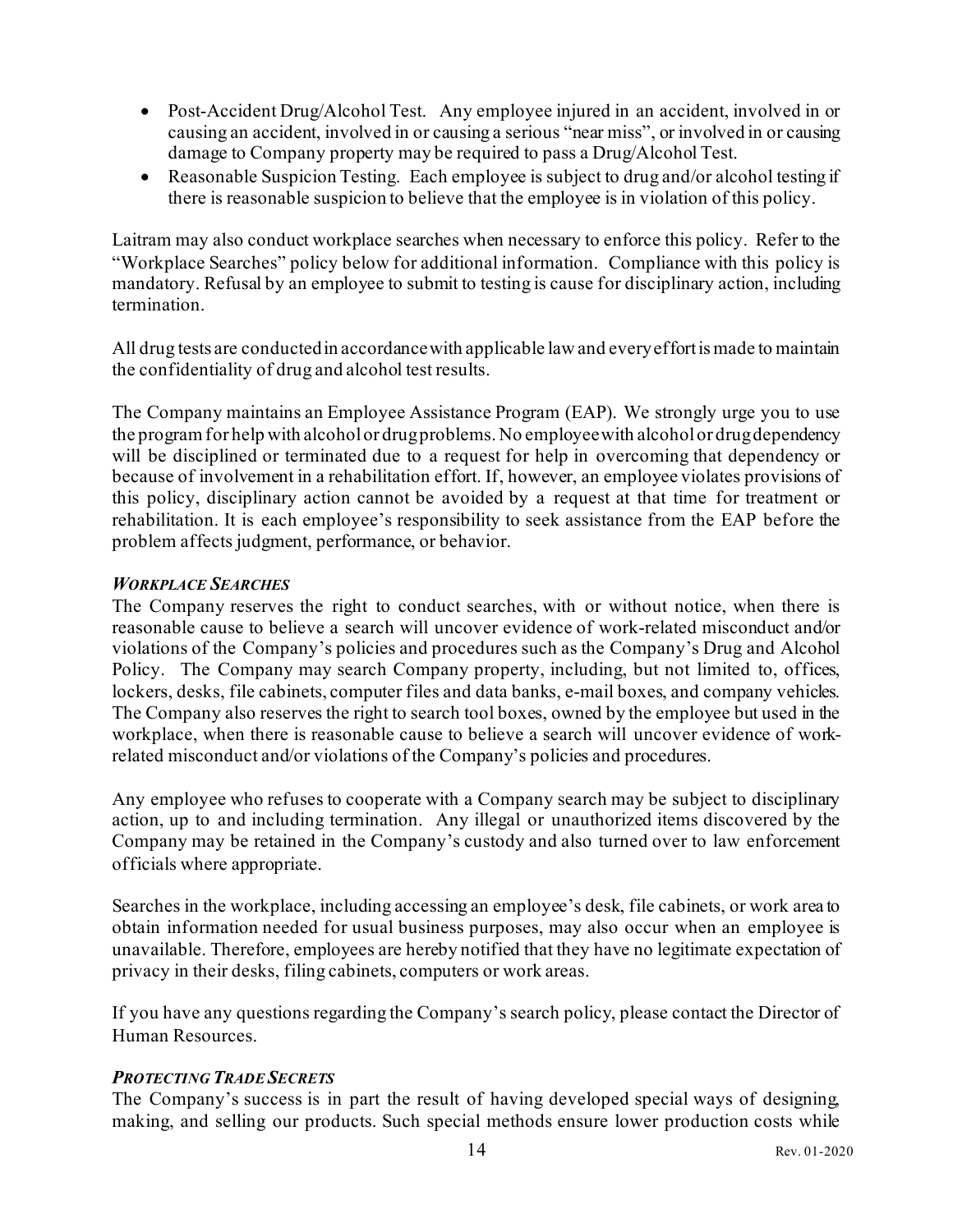improving product quality and making our products more valuable to customers. By improving our competitive position, they help maintain, protect, and create jobs.

What we do in connection with designing, making, and selling our products that our competitors do not know is called "confidential and proprietary information." Public disclosure could damage our business and threaten our jobs. The Company has developed the following policy to protect such confidential and proprietary information and guard against disclosure:

Never discuss engineering, manufacturing, sales or financial aspects of our Company with anyone outside the Company except when needed for legitimate Company business. Also, use reasonable care in talking about Company business with fellow employees in any public place. Confidential and Proprietary information can be unintentionally "leaked" in such situations.

Should you leave our Company for any reason, the obligation not to disclose confidential and proprietary information continues. This is a legal obligation that our Company views seriously, since the confidentiality of what we know about making our products is one of our most valuable assets.

All employees will be required to sign an "Employee Copyright, Trademark, Patent and Confidential Information Agreement" as a condition of employment.

#### <span id="page-17-0"></span>*COMPUTER,E-MAIL AND PHONE SYSTEMS POLICY*

- 1. **General Information** The Company's computer systems, which consist of all hardware, software, data and related items, are considered at all times property of the Company. The Company reserves the right to review, access, and copy any information in the computer systems as required for business operations and/or as granted by legal authority. Accordingly, no user of the Company's computer systems should expect that the computer systems are private. Excessive use of these computer systems for personal needs is not permitted. Installation of software or hardware for non-Company business purposes is not permitted. The Company's Information and Technology Services ("ITS") department should be consulted prior to the installation of any software and hardware.
- 2. **Abuse of Company Systems** Each employee has made a commitment to be selfmanaged, and we expect each other to live up to that commitment. Misuse of Company time is considered a violation of the Company's Business Philosophy and a threat to the Company's culture. Please note that any of the following will be reason for disciplinary action, including termination of employment:
	- a. Spending significant amounts of Company time to send or receive personal emails, access non-business Internet sites, or conduct personal phone calls. The test should be, "Would I be comfortable if management knew how much time I was spending each day on these activities?" No one should have concerns about passing this test, and we should each be comfortable that we've more than made up for personal time taken.
	- b. Slowing down our computer systems by storing non-business related graphics, etc. Our computer systems are for business use. Our system speed and capacity should not be reduced by storage of non-business related information.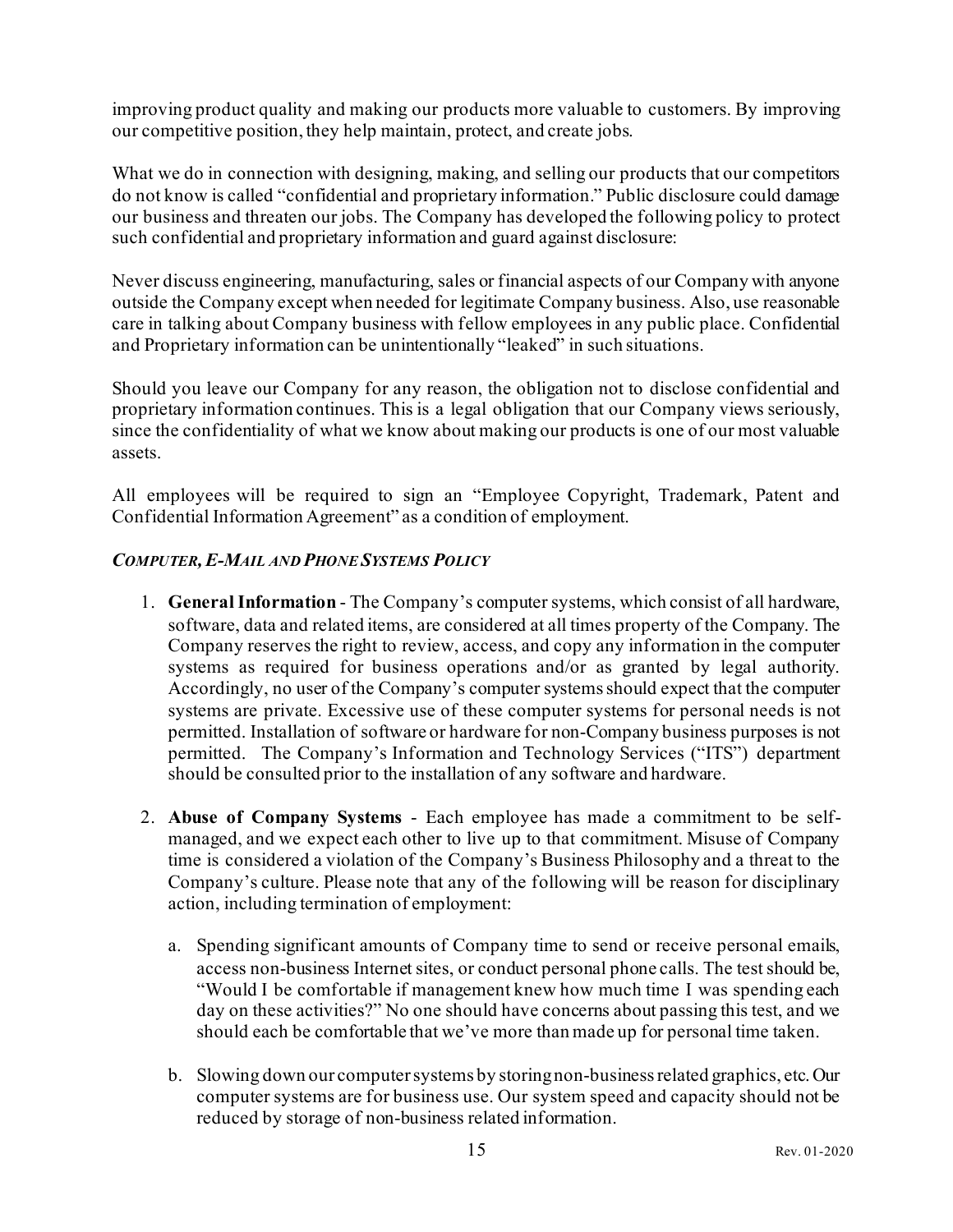Reducing our productivity is a serious issue. We will take the steps necessary to ensure that the personal use of our telephone and computer systems is appropriate. This includes using software to identify possible abuses, and, compliance with this policy.

#### 3. **Electronic Mail**

- a. The use of the electronic mail system is to conduct Company business. All messages composed, sent, or received on the electronic mail system are and remain the property of the Company. They are not the private property of any individual.
- b. No one may use the Company's electronic mail system in any way that may be seen as insulting, disruptive, offensive by other persons or harmful to morale or violative of the Company's policy on workplace sexual harassment, discrimination and retaliation. Before sending an email or forwarding a joke, etc., you should ask, "Would I be uncomfortable if my Supervisor or Manager knew that I sent this?" If yes, don't send it. If you receive inappropriate material, you should delete it and ask the sender not to forward similar material in the future. Examples of forbidden transmissions include sexually explicit messages, cartoons, or jokes; ethnic or racial slurs; or any other message that can be construed to be harassment or disparagement of others based upon their sex, race, color, age, national origin, religious beliefs, disability and/or any other legally protected status. Use of the Company's electronic mail system in violation of this guideline may result in disciplinary action, up to and including termination.
- c. In no event may any individual use the electronic mail system for solicitation purposes, religious or personal causes, outside organizations, or other similar, non-job-related solicitations. Violations of this guideline may result in disciplinary action, up to and including termination.
- d. The electronic mail system shall not be used to send (upload) or receive (download) copyrighted materials, trade secrets, proprietary financial information, or similar materials without prior authorization from the Company.
- e. Internet access is available to all employees using the Company E-mail system. The intended purpose of this Internet access is for business purposes. Personal use should be kept to a minimum.
- f. The Company reserves the right to review, audit, intercept, access and disclose all messages created, received, or sent over the electronic mail system for any purpose. Therefore, you should not assume that messages are confidential. Because your personal messages can be accessed by the Company without prior notice, you should not use electronic mail to transmit any messages you would not want read by a third party. No user of the electronic mail system should expect messages to be private.
- g. Employees should not attempt to gain access to another employee's messages without their permission.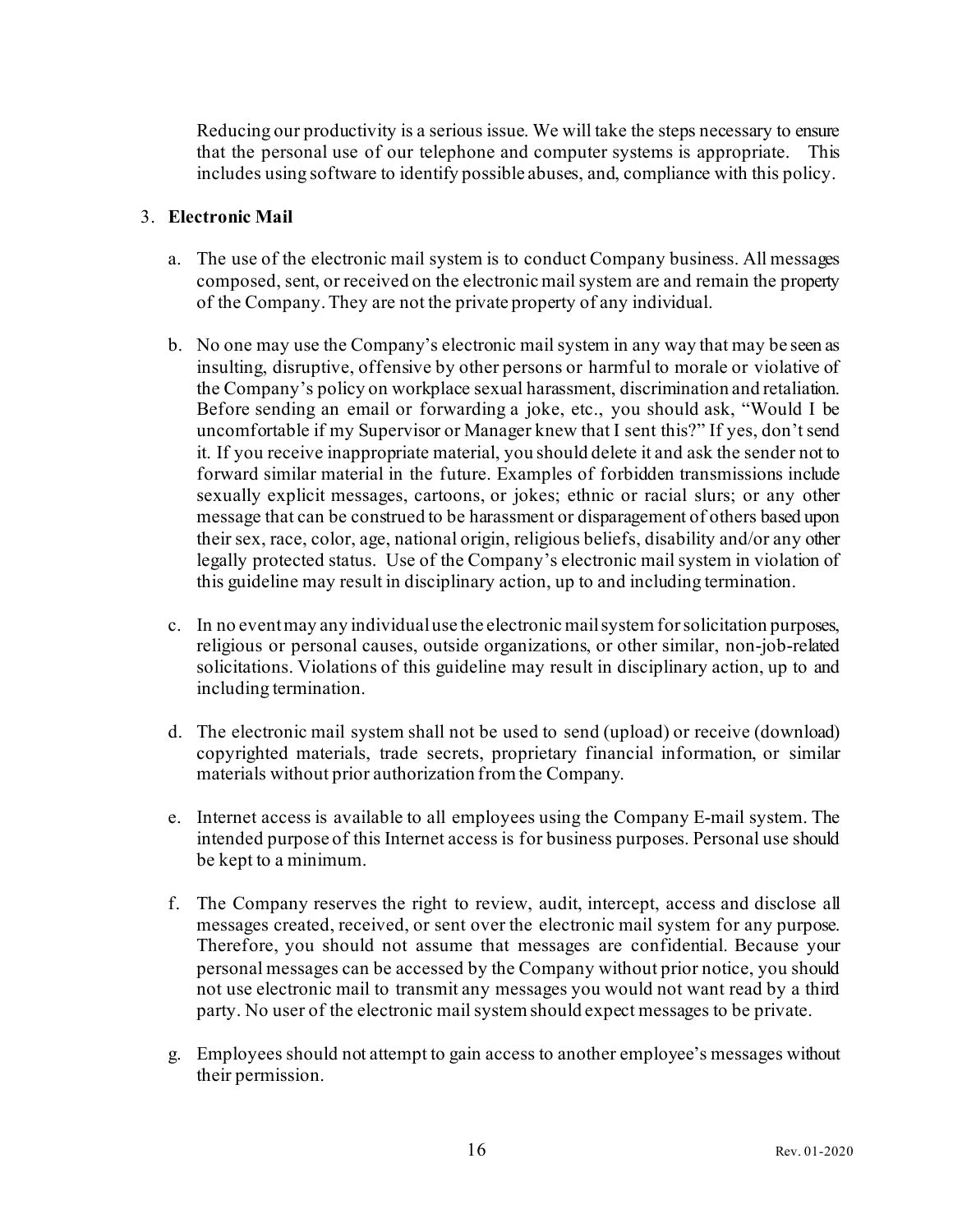h. In order to provide adequate storage to all users, you should delete any messages that are no longer useful. The retention of messages or documents transmitted through electronic mail will be determined by the Company's Records Retention Policy.

#### 4. **Internet Access**

- a. Employees are allowed limited and occasional access to the Internet for personal use during personal time. This would include time before work hours, lunch time, after work hours, weekends, etc. The Company Internet connection has a certain capacity, or bandwidth, that allows a specific amount of data on the Internet connection at any given time. The capacity of the connection can become overloaded at times, causing business-related uses such as Web Conferences and Internet transfer of large files to be slowed or interrupted. Therefore, on workdays from 7:00 AM to 6:00 PM, you should not access any personal sites that require large files (for example, Internet radio) and contribute to the overloading of the Company's Internet connection.
- b. To minimize the risk of contamination from computer viruses/worms to our system from other sites, you must not access through your Company Internet connection any personal e-mail system from your home computer (such as yahoo.com, cox.net, etc.) or download from personal sites onto your Company computer any executable files, screen savers, pictures, music, or movies.
- c. You should not access Internet sites from a Company computer or through a Company's Internet connection that are obscene, sexually graphic, or otherwise offensive. Violations of this guideline may result in disciplinary action, up to and including termination.

Allowing employees to access the Internet for personal use or viewing is a privilege provided by the Company that can be revoked at any time if widespread abuse occurs. The Company monitors Internet usage for violations of this policy.

- 5. **Safeguarding Your Computer Monitor** It is your responsibility to protect the contents of your screen (monitor) in much the same way you would protect memos, contracts, letters, etc., from being viewed by other persons. When you are away from your work area for more than a few minutes, please exit whatever program you are in or, at a minimum, close any open documents that you may be working on.
- 6. **Security** The Company places emphasis on computer security to protect its programs and data files from damage or access to data from unauthorized persons. To secure and maintain the environment, the company utilizes a variety of internal and third-party tools to monitor and evaluate computer files and activity for information security threats. This includes, but is not limited to, examination of email traffic, web browsing activity, data files and computer program execution.
	- a. Do not give other persons your password(s) and do not share network I.Ds unless you are specifically instructed to do so. No person at the Company can see or discover your password(s) without your involvement.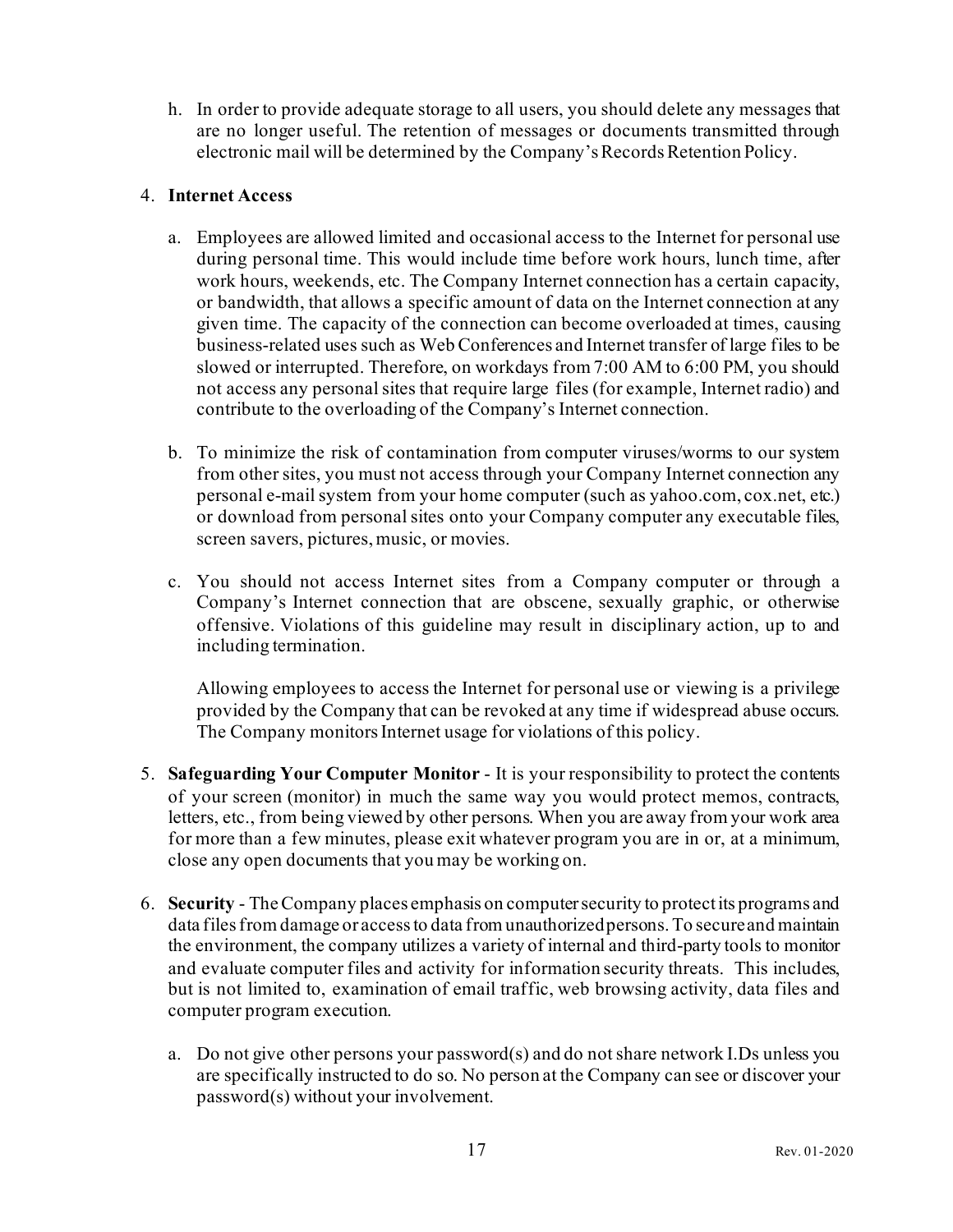- b. Do not attempt to bypass system security or to use Company computers to subvert or break into other computer systems. Use of the Company computer systems in violation of this guideline may result in disciplinary action, up to and including termination.
- c. Personnel who are assigned laptop computers should take care to prevent theft of equipment.
- d. If Company computer equipment needs to be taken home to complete work, you must first obtain approval from your Supervisor in writing.
- 7. **Software Piracy** It is illegal to copy software in most situations. Do not remove software from the Company or from any Company computer system, or copy software and take it home to use, without first verifying from your Supervisor that this is permitted under the appropriate software license. Do not load a copy of a software product on a Company computer without the knowledge of the Company, whether or not it is properly in your possession. The Company makes every effort to honor the software licensing agreements for software products used in its business. If you are aware of a situation in which an employee or representative is not complying with a software licensing agreement or if you are uncertain concerning the use of a software license, please consult your Supervisor.
- 8. **Computer Viruses** Computer viruses can do tremendous damage to computer systems. The Company has taken precautions to protect all of its computer systems from the threat of "infection," but it is impossible to provide complete protection. Do not install software onto your computer, a network or any Company computer system without consulting the ITS Department. Do not remove, try to defeat or turn off any "anti-virus" software on your workstation.
- 9. **Unauthorized Use** The Company's computer systems are explicitly intended to execute the Company's business functions. Individuals or outside systems must be specifically granted access to the Company's computer system, through the issuance of a system ID and password by the ITS Department, prior to utilizing the Company's computer system. It is prohibited to use any Company computer or telephone system to cause theft or electronic damage to any computer system through the use of malicious software such as viruses, Trojan horses, network attacks, denial of service attacks, etc. The Company will cooperate fully with appropriate Law Enforcement authorities to investigate and prosecute such activities.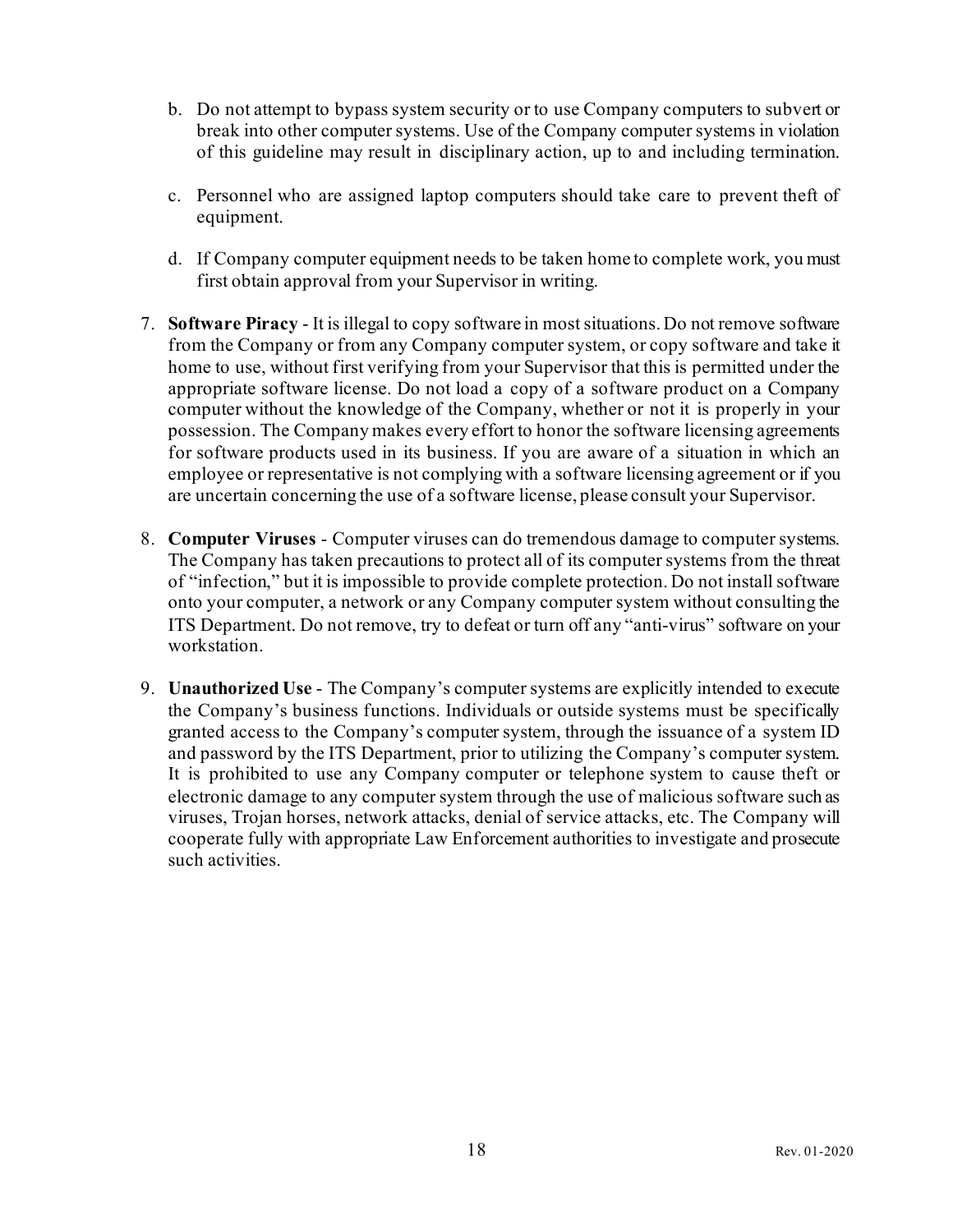#### <span id="page-21-0"></span>*SAFETY*

The Company recognizes the importance of environmental health and safety (EHS). We manage our operations to prevent injury to employees, the residents of our community, and all visitors to our facilities. To that end, we have developed an EHS management system that strives to provide a place of employment free from recognized hazards that are likely to cause physical harm.

EHS are responsibilities that must be shared equally and without exception by each individual within the Company. All employees are expected to participate in the EHS Management System and to conduct their daily tasks in a manner consistent with its objectives and requirements. Copies of the management system and the employee safety and health handbook can be found on each of the respective division's EHS SharePoint site. The handbook is also provided to new employees during their orientation.

#### <span id="page-21-1"></span>*WORKPLACE VIOLENCE*

Laitram does not tolerate acts of workplace violence committed by or against employees, customers, vendors, contractors, and other visitors. Prohibited conduct includes, but is not limited to, the following:

- Injuring or threatening to injure another person physically.
- Damaging or threatening to damage another's property.
- Possessing, brandishing, using or selling a weapon while on Company premises or engaged in Company business. Weapons are defined as firearms, knives, explosive materials and any other object that could be used to harass, intimidate or injure another individual. Although an employee may keep a firearm they lawfully possess in their vehicle parked in the Company's parking lot, the vehicle must be kept locked at all times and the firearm must be hidden from plain view of others or kept within a locked case or container within the vehicle.
- Any other violent, threatening, harassing, intimidating or disruptive behavior.

All individuals who violate this policy will be subject to discipline, criminal penalties or both. Talking or joking about violence will not be tolerated and will constitute a violation of this policy.

You are required to report to the Director of Human Resources any behavior which violates this policy and which compromises Laitram's ability to maintain a safe work environment.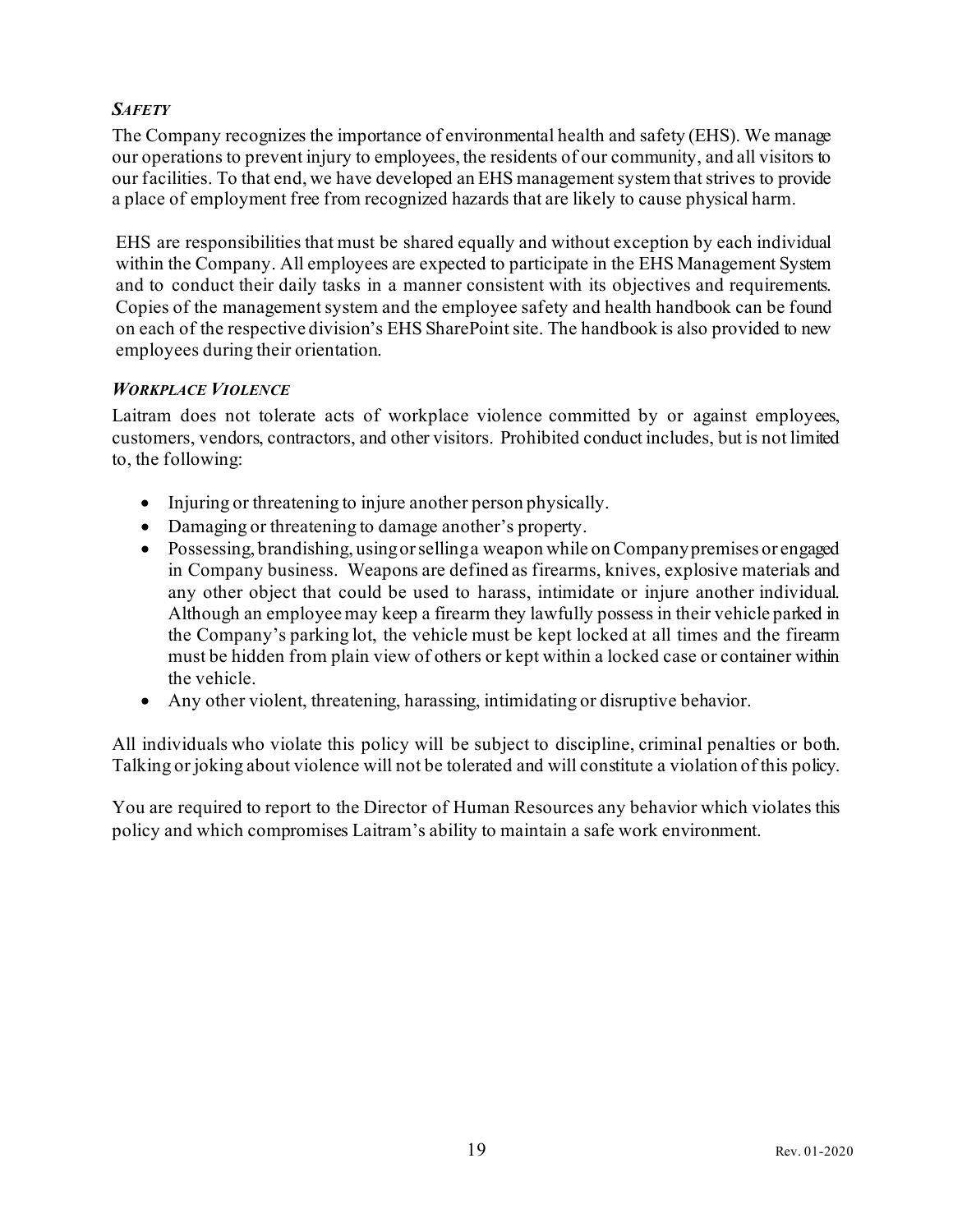#### <span id="page-22-0"></span>*SOLICITATION AND DISTRIBUTION*

Laitram has adopted the following policies regarding solicitation and distribution:

- 1. Non-employees are strictly prohibited from entering Company property for the purpose of soliciting employees for any cause or distributing to employees any written or printed literature or materials of any kind.
- 2. Employees may not solicit other employees for any cause while either the employee doing the soliciting or the employee being solicited is on working time. "Working time" does not include coffee breaks or meal breaks.
- 3. Employees are not permitted to actively sell or display raffle tickets, goods, or services on Company property. Goods or services being sold for non-profit groups may be made available to other employees by posting a notice on the bulletin board or by posting a small display in a Company lunchroom (for instance, a box of candy bars for a school could be placed on the counter with an envelope for money). The Company will not be responsible for the loss of any goods or money.
- 4. Employees may only post materials on the bulletin boards after receiving permission from their Supervisor or Human Resources. Employees should not remove any postings without permission.
- 5. Any posters, flyers, etc. that deal with discounts for Company employees, etc. must be submitted to and communicated by Human Resources. The Company does not endorse outside services or discounts of any kind, but we may let employees know of certain discounts or programs. Just because a flyer claims a "Laitram discount," it in no way means it is the best price available or that the Company supports or promotes the vendor or service.

Observance of this policy is essential to the orderly performance of daily work, cleanliness of the premises, security and the overall successful operation of the Company.

#### <span id="page-22-1"></span>*PHOTOGRAPHIC AND AUDIO RECORDING DEVICES IN THE WORKPLACE*

The Company prohibits employee and visitor use of cameras or other video or audio recording devices in the workplace to ensure employee privacy and the protection of Company trade secrets, and other business information. Employees and visitors are prohibited from using cameras or other video or audio recording devices on campus including work areas, break areas, restrooms, parking lots, and private offices, unless specific advance written authorization has been obtained from his Supervisor or Department Manager. This policy prohibits the use of the photographic feature or video and audio recording feature found in cellular phones. Violations of this policy may lead to disciplinary action, up to and including termination.

Written authorization may be granted by the Department Manager when a specific business purpose will be served by the use of such a device and when its use will not violate employee privacy. Employees with questions about this policy should contact their Supervisor or Human Resources.

#### <span id="page-22-2"></span>*ASSET MANAGEMENT POLICY*

The Company has the sole right and authority to regulate the use of and disposal of all Company owned assets, including but not limited to, usable assets, scrap metal, salvageable materials, and surplus materials. Employees or visitors are not permitted to take or remove any Company owned assets, including assets disposed of by the Company in Company trash receptacles, dumpsters or recycling bins, from Company property. Violations of this policy will lead to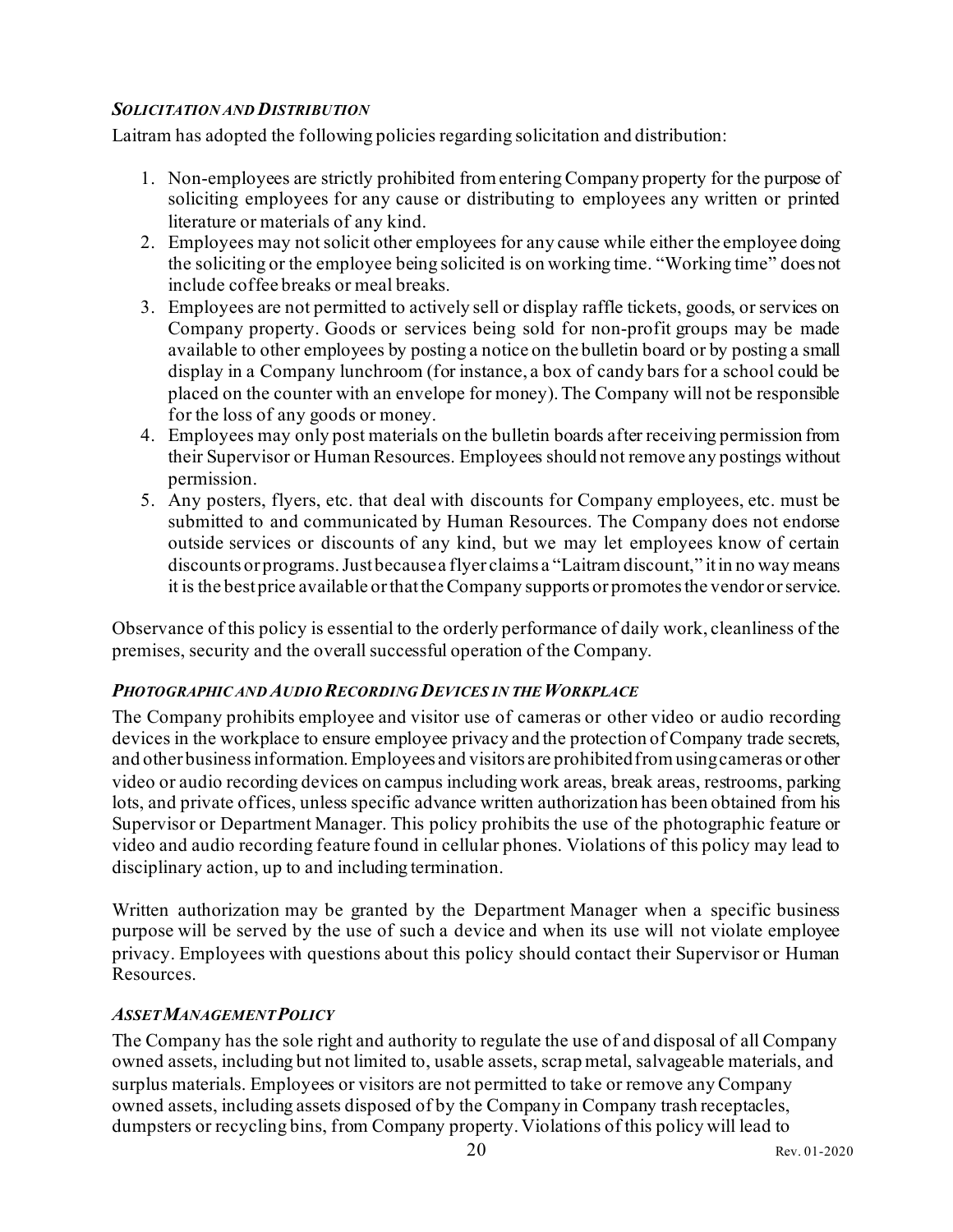disciplinary action up to and including termination.

#### <span id="page-23-0"></span>*SMOKING*

It is the Company's policy to provide a safe and healthy work environment, including the opportunity to work in a smoke-free and tobacco-free setting. Our specific smoking policy may vary from building to building based on safety issues and other considerations. However, throughout the Company the following standards apply:

- Smoking, vaping, or the use of tobacco products are allowed only in designated smoking areas across campus.
- Smoking, vaping, or the use of tobacco products are not allowed in conference rooms, bathrooms, and other public areas.
- Smoking, vaping, or the use of tobacco products are not allowed in any office areas or private offices.
- We will make an effort, when requested, to allow non-smokers to work in a smoke-free and tobacco-free environment; however, such efforts will be controlled by business circumstances.

Although the Company does not intend to force employees to stop smoking, we do support employee efforts to do so. The Laitram Health & Wellness Center offers a free smoking and tobacco cessation program for employees. For more information, contact the Laitram Health & Wellness Center.

#### <span id="page-23-1"></span>*GIFT/ENTERTAINMENT POLICY*

To avoid the perception of a conflict or inappropriate influence in our business decisions, the Company has a policy against accepting gifts in any form from suppliers, customers, etc.

As a general rule, any gift valued in excess of \$25.00 should not be accepted, unless it is directly related to our business. Exceptions to this policy should only occur with the knowledge of the immediate Supervisor or Manager.

An employee receiving business gifts, services, or entertainment valued in excess of \$25.00 must either:

- Return the gift or not accept the invitation, or
- Notify his immediate Supervisor or Manager of the intention to accept the gift and give the reason for the exception.

This policy is not intended to cover all possible situations, but rather to serve as a guideline. Each person must use his judgment in handling smaller and/or multiple gifts. If in doubt, consult with your Supervisor, Manager, or the Director of Human Resources.

#### <span id="page-23-2"></span>*TRAVEL*

American Express Concur is the Company's exclusive travel agency. Please see the Travel site on the Company Intranet for more information on the Company's travel program.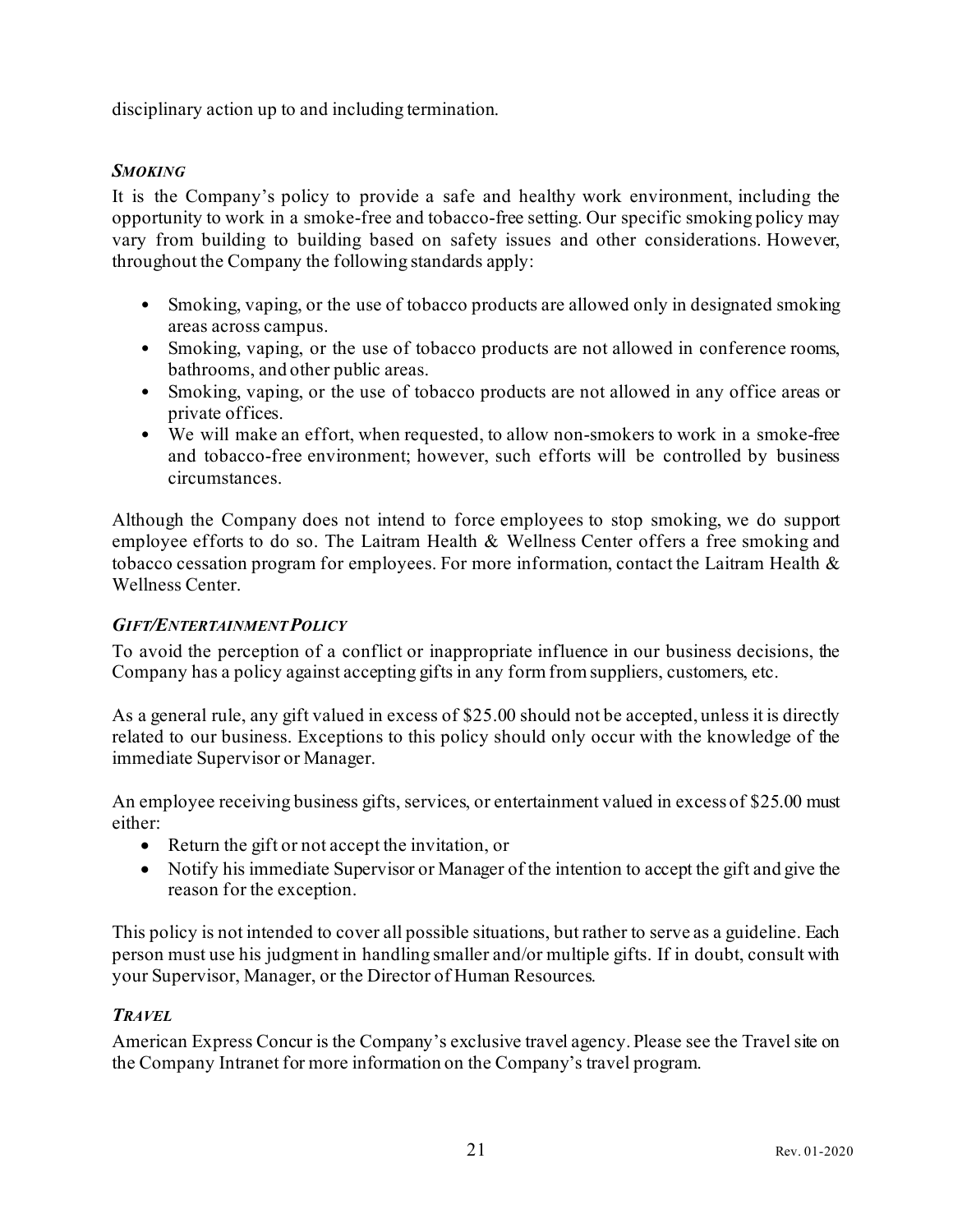#### <span id="page-24-0"></span>*WORKPLACE INJURIES AND WORKERS'COMPENSATION INSURANCE*

Workers' compensation insurance provides medical, rehabilitation and wage-replacement benefits to employees who suffer a work-related injury or illness. Workers' compensation benefits may be denied if your injury is due to your use of drugs or alcohol. You must notify your supervisor immediately if you are injured at work or become ill because of what you believe is a work-related incident.

Workers' compensation wage payments generally consist of a portion of your average weekly wage, subject to a maximum weekly amount. If you have accrued PTO, you may supplement your workers' compensation wage payment in an amount equal to the difference between the workers' compensation wage payment and your regular earnings. Absences due to work-related injuries will also be counted against leave available to you under the Family and Medical Leave Act.

Laitram works with its workers' compensation insurer to investigate any suspected fraudulent workers' compensation claims. Laitram seeks the prosecution of employees filing fraudulent claims or engaging in other workers' compensation fraud.

#### <span id="page-24-1"></span>*STANDARDS OF CONDUCT AND DISCIPLINARY ACTION*

Our Company has no wish to enforce harsh or unreasonable disciplinary measures, but we believe discipline is necessary in any well-managed organization. Any disciplinary action is taken only as a corrective measure. In every case, the employee will be given an opportunity to state his case and discuss his point of view.

The disciplinary policy contained in this Handbook is a general overview of the disciplinary process. Many departments have their own policies. Employees must familiarize themselves with the disciplinary policy applicable to their particular department.

Corrective action at the Company is generally, but not always, progressive; that is, the action taken in response to a rule infraction or violation of standards typically follows a pattern increasing in seriousness until the infraction or violation is corrected.

The usual sequence of corrective action may include the following:

- 1. **Verbal Warning**: Counseling with an employee about an infraction or poor work performance. Verbal warnings are reduced to writing.
- 2. **Written Warning**: Issuance of a written warning signed by the employee for specific behavior or performance.
- 3. **Final Warning**: Counseling by a Supervisor, warning of possible discharge. This written warning may or may not be accompanied by a disciplinary probationary period and/or suspension.
- 4. **Discharge:** The disciplinary action of terminating employment with the Company.

In deciding which corrective action is appropriate, a Supervisor may consider the seriousness of the infraction, the circumstances surrounding the matter, and the employee's previous record. This means that a Supervisor may not follow the sequence of corrective action noted above and may immediately apply whatever corrective action is warranted by the facts of the situation including, but not limited to, discharge.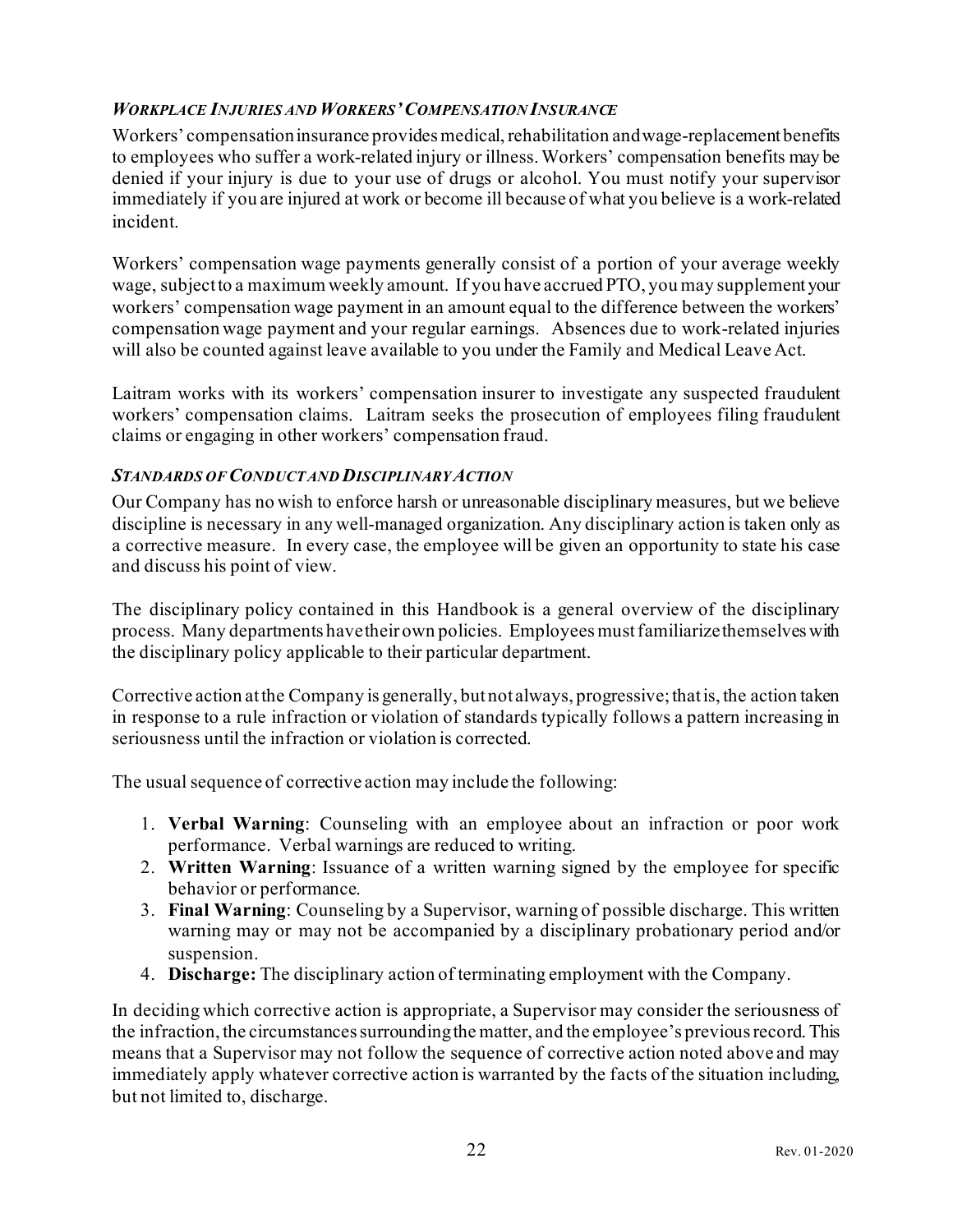The following are examples of infractions that may result in progressive disciplinary action, up to and including immediate termination:

- Poor sanitary or housekeeping practices in work areas or any facilities provided for employees by the Company.
- Wasting time or loitering during work time.
- Quitting work, washing up, or going to the time clock area before the specified time.
- Repeated or excessive tardiness or absenteeism.
- Failing to stay alert or awake during work time.
- Smoking in a non-smoking area.
- Failing to work overtime when requested by your Supervisor.
- Failing to wear required personal safety equipment (safety shoes, safety glasses, etc.)
- Disregarding safety rules (horseplay, unsafe use of machinery, etc.)
- Absence without notifying your Supervisor.
- Leaving your job or Company premises without notifying your Supervisor.
- Failure to report any work-related injury or unsafe working condition to your Supervisor.

Though mindful of a progressive approach to corrective action where appropriate, the Company considers certain rule infractions and violations of standards as grounds for immediate suspension and/or termination of employment. These include, but are not limited to, the following:

- Making false statements or providing false information on Company documents, including, but not limited to, employment applications, immigration status forms, insurance information, injury reports, time cards or expense reports.
- Violation of the Company's Drug and Alcohol Policy.
- Threatening, intimidating, or physically assaulting another employee or visitor.
- Damaging, defacing, or mishandling of Company property or equipment or the property of another employee.
- Punching another employee's time card (an official Company record) or permitting another employee to punch your time card.
- Taking or misappropriating property of another employee or of the Company without authorization or permission of the property owner.
- Possessing a weapon or firearm on Company property or at Company functions.
- Disregarding safe work rules, resulting in possible severe injury to yourself or others.
- Failing to stay awake or alert while operating any type of machinery or vehicle.
- Insubordination or refusing to follow instructions of your Supervisor, or refusing to accept a job assignment.
- Disclosing proprietary information (trade secrets).
- Violation of the Laitram Business Philosophy.
- Violation of the Harassment, Discrimination and Retaliation Policy.
- Violation of the Company's Computer, Email and Phone System Policy.

This information contained in this Policy is not intended to list every possible rule infraction or violation of standards that may result in disciplinary action. Other rule infractions or violations of standards will be reviewed carefully and handled in a fair and consistent manner.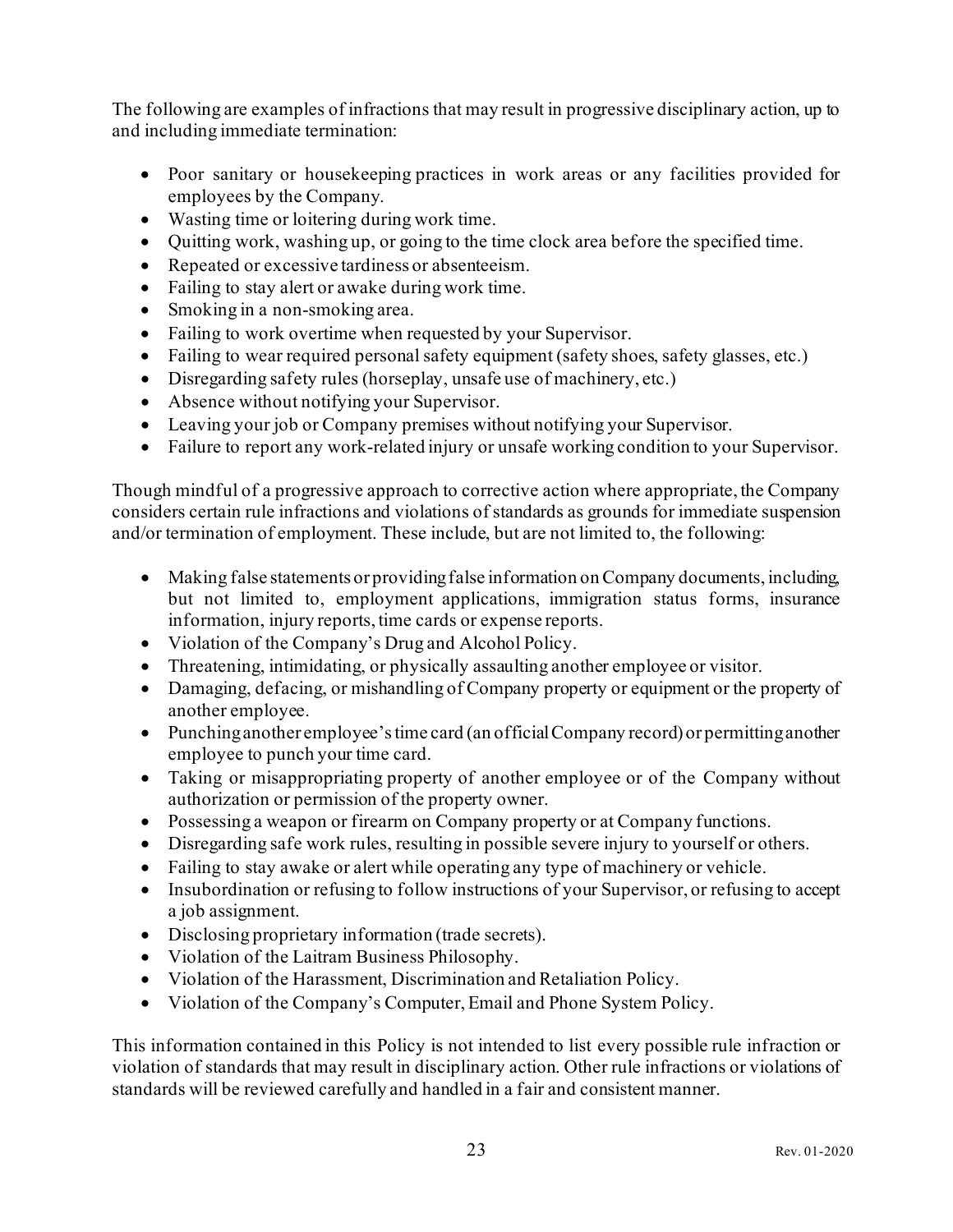#### <span id="page-26-0"></span>**BENEFITS**

Laitram provides a benefits package that represents a significant portion of each employee's total compensation. The cost of some benefits is paid wholly by Laitram while employees share in the cost of others.

#### <span id="page-26-1"></span>*BENEFITS ELIGIBILITY SUMMARY*

#### **CATEGORY I - Employees working 1-20 hours per week**

Eligible For:

- 1. 40l(k) Plan
- 2. Employee Assistance Program (EAP)
- 3. Health & Wellness Center (certain locations)
- 4. Fitness & Nutrition Center (certain locations)
- 5. Referral Bonus Program

#### **CATEGORY II - Employees working 21-29 hours per week** Eligible For:

- 1. Paid holidays on scheduled workdays\*
- 2. Paid Time Off ("PTO")
- 3. 401(k) Plan
- 4. Bereavement Leave\*
- 5. Jury Duty\*
- 6. Employee Assistance Program (EAP)
- 7. Health & Wellness Center (certain locations)
- 8. Fitness & Nutrition Center (certain locations)
- 9. Referral Bonus Program

#### **CATEGORY III - Employees working 30 or more hours per week** Eligible For:

- 1. Paid holidays on scheduled workdays\*
- 2. Paid Time Off ("PTO")
- 3. 401(k) Plan
- 4. Maternity & Parental Leave
- 5. Bereavement Leave\*
- 6. Jury Duty\*
- 7. Medical, Dental, Life & Long-Term Care Insurance
- 8. Short-Term & Long-Term Disability Benefits
- 9. Employee Assistance Program (EAP)
- 10.Tuition Reimbursement
- 11. Flexible Spending Accounts
- 12. Health & Wellness Center (certain locations)
- 13. Fitness & Nutrition Center (certain locations)
- 14.Referral Bonus Program

\* For the number of hours regularly worked on a scheduled workday.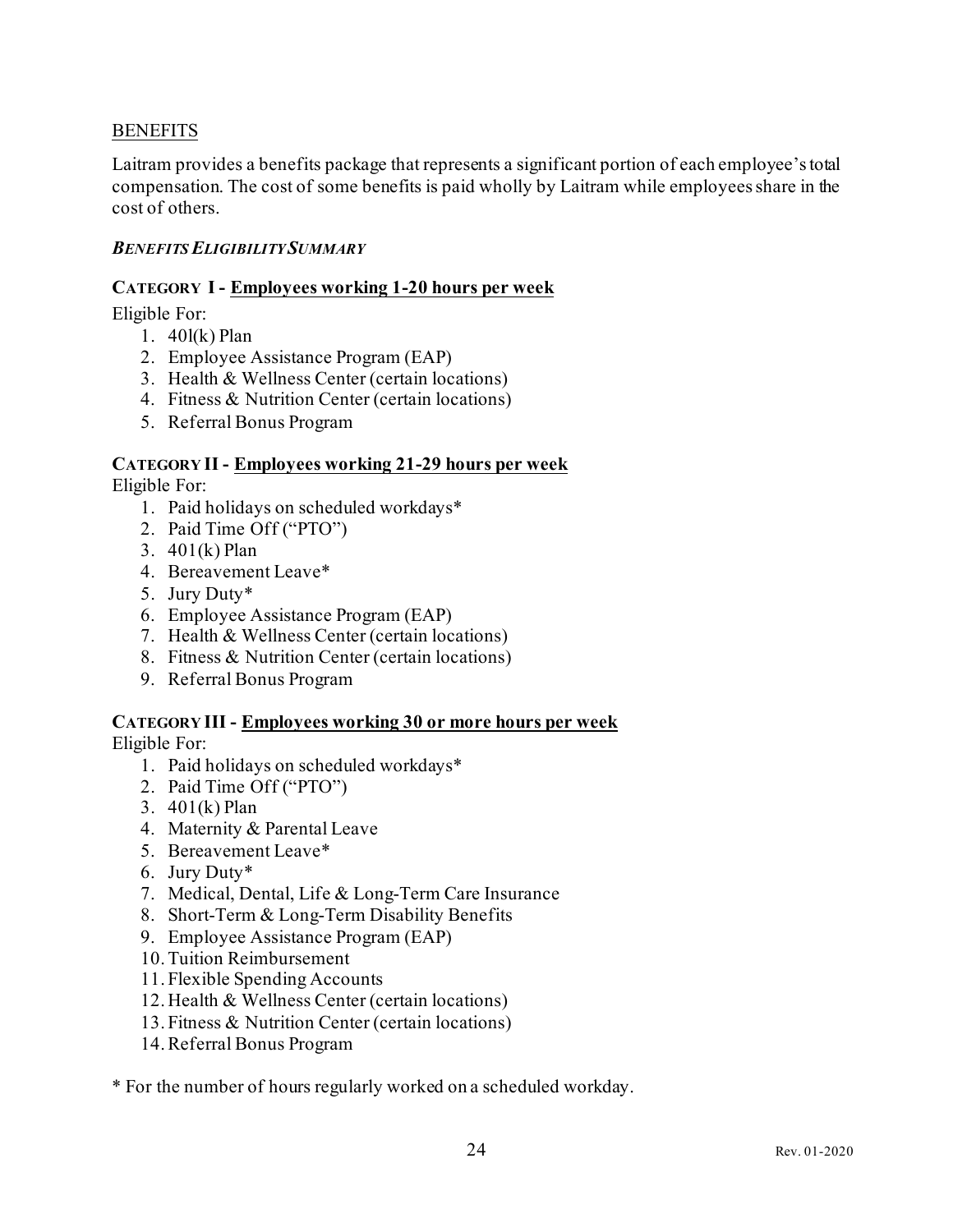Contract workers, independent contractors, temporary workers and leased workers are not eligible for benefits. Laitram reserves the right to terminate, amend or otherwise modify the benefit programs it offers.

A brief overview of some benefits offered by Laitram is provided below. If there is any inconsistency between the information provided in this Handbook and the provisions of the plan document or insurance contract, the plan document or insurance contract will control.

#### <span id="page-27-0"></span>*HEALTH CARE AND DENTAL CARE (MEDICAL BENEFITS)*

The Company provides comprehensive health and dental coverage for eligible employees and family members. Coverage, if elected, is effective on the employee's 61st day of employment. The Company pays a significant portion of the premium for this coverage, with the employee sharing in the cost.

Information regarding the medical and the dental plans, as well as information about how to enroll with MyADP on-line, are provided to all new employees at the time of new employee orientation. Should you desire to enroll in either the medical or dental plans, you must do so prior to your  $30<sup>th</sup>$ day of employment by completing the MyADP on-line enrollment process. All verification documentation (e.g. birth certificates, marriage certificates, etc.) must also be submitted prior to your 30th day of employment. If you fail to enroll or provide documentation, you will not be eligible to enroll in either plan until the next open enrollment period, which usually occurs in November of each year with an effective date of January 1 of the following year. The only exceptions to this are when life events occur (such as the birth of a child).

#### <span id="page-27-1"></span>*HEALTH INSURANCE BENEFITSCONTINUATION (COBRA)*

The federal Consolidated Omnibus Budget Reconciliation Act (COBRA) gives employees and their qualified beneficiaries the opportunity to continue health insurance coverage under Laitram's medical and dental plans when a "qualifyingevent" would otherwise result in the loss of insurance coverage. Common qualifying events are resignation, termination of employment, death of an employee, and reduction in employees' hours or leave of absence. Other qualifying events include an employee's divorce or legal separation and a dependent child no longer meeting eligibility requirements. The employee or the employee's qualified beneficiary is required to notify Laitram within 60 days of a divorce or legal separation or the date on which the employee's child ceases to be a dependent under our medical and dental plans.

Under COBRA, the employee or beneficiary pays the full cost of the insurance coverage at Laitram's group rates. If and when you become eligible for continued coverage under COBRA, you will receive additional information.

#### <span id="page-27-2"></span>*HEALTH INSURANCE PORTABILITY AND ACCOUNTABILITY (HIPAA)*

Laitram complies with the Health Insurance Portability and Accountability Act of 1996, as amended (HIPAA), as required.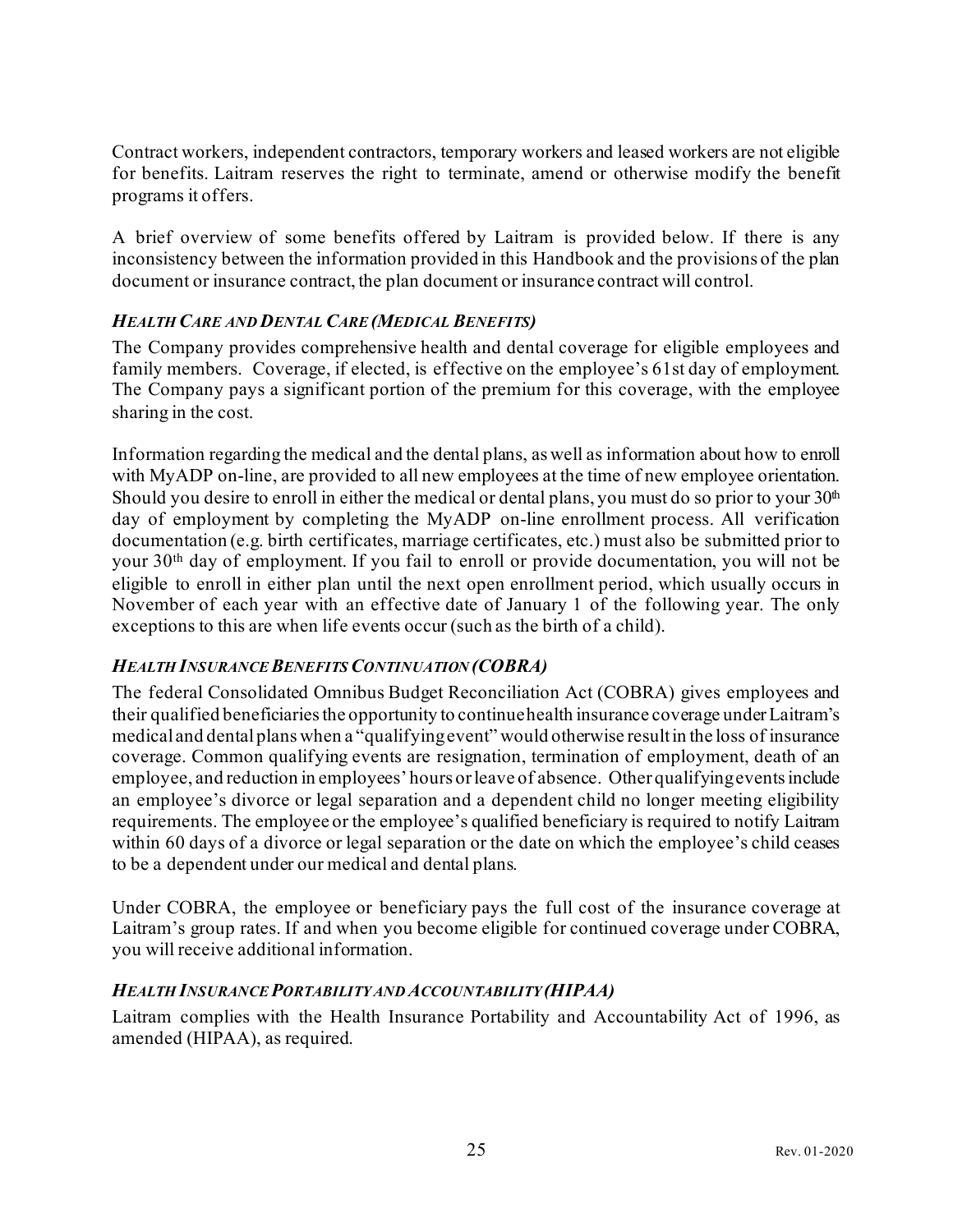#### <span id="page-28-0"></span>*SHORT TERM DISABILITY*

<span id="page-28-1"></span>Eligible employees with at least 60 calendar days of active service can apply for Short Term Disability ("STD") if they experience an injury or illness that requires an extended leave of absence (longer than 10 calendar days). STD is offered to employees at no cost and pays 100% of their base pay via bi-weekly payroll payments.

An STD application, signed by the employee and treating physician, is required to apply for this benefit and must be submitted timely to Laitram's third party administrator (TPA) :

- Leave is not foreseeable: Absent extenuating circumstances, an employee must submit a completed STD application to the TPA within 15 calendar days of the commencement of leave.
- Leave is foreseeable: An employee must submit a completed STD application to the TPA prior to the commencement of the leave.

Failure to submit a timely STD application may result in the delay or denial of STD benefits. Interested employees may review The Laitram Short Term Disability Plan on the Human Resources SharePoint site or contact Human Resources.

Qualification for this benefit is not automatic and the employee's treating physician's opinion/recommendation is not solely determinative of whether an employee is considered disabled under the STD policy.

The policy provides for a third-party administrator (TPA) to review an STD application and the amount of leave granted, if any, is dependent on the TPA's determination. The TPA determines the amount of approved leave based on, but not limited to, the following:

- 1. a standard-recovery time for the injury or illness and associated procedure(s),
- 2. a review of the employee's STD application, medical records, and physician's notes,
- 3. any complications,
- 4. and the availability of modified or alternative work within the employee's department.

An employee is not considered disabled for purposes of STD if he or she can perform modified or alternative work.

Once the STD application is approved, the Company will pay your base salary, not including any other compensation such as incentives, commissions, bonuses, overtime or shift differentials, after you have satisfied the ten-calendar day elimination period.

The employee has the option of using Paid Time Off (PTO) or going unpaid during the ten calendar day elimination period at the beginning of the STD leave. Employees do not accrue PTO while on STD leave.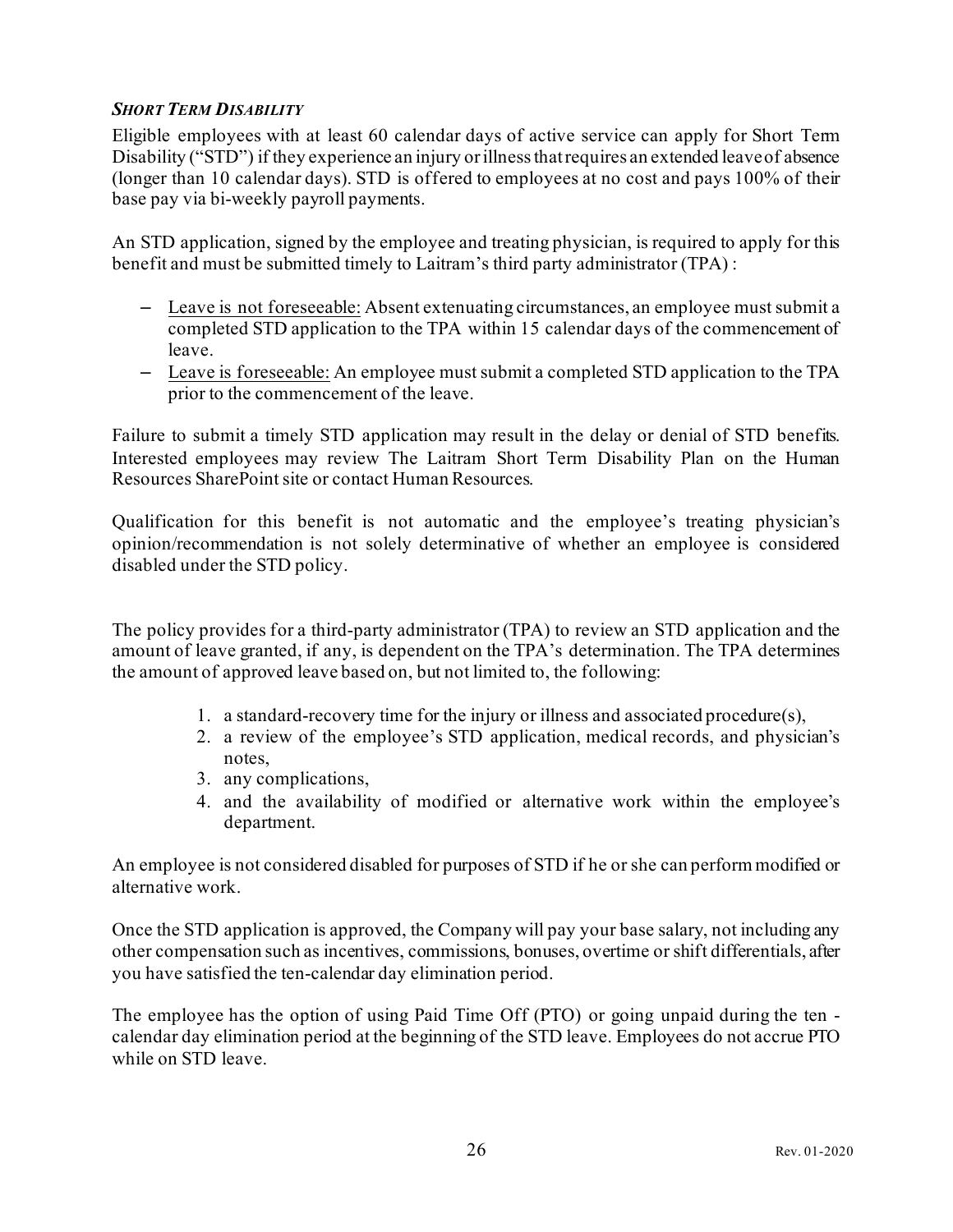#### *LONG TERM DISABILITY*

Laitram provides a Long Term Disability (LTD) benefit plan to help eligible employees cope with an illness or injury that results in a long term absence from work. LTD is designed to ensure a continuing income for employees who are disabled and unable to work. Employees participate in the LTD plan subject to all terms and conditions of the agreement between Laitram and the LTD insurance carrier. The cost of this benefit is paid for by the Company. Contact the Human Resources Department for more information about LTD benefits including eligibility, disability definitions, limitations, and restrictions.

#### <span id="page-29-0"></span>*LIFE AND AD&DINSURANCE*

On the 61<sup>st</sup> day of service, eligible employees are automatically covered by a basic Life and Accidental Death and Dismemberment Policy. Laitram pays the entire cost of this benefit. This policy also includes life insurance on your dependents. Additional supplemental Life and AD&D Insurance is available to purchase at a cost to the employee.

Life insurance information is provided to new employees at the time of new employee orientation. In order to ensure that decisions regarding beneficiary designations are accurately reflected, it is important that employees designate their beneficiaries using MyADP on-line.

#### <span id="page-29-1"></span>*INCENTIVE SAVINGS PLAN - 401(K)*

Laitram sponsors a 401(k) tax deferred savings plan. New employees become eligible to participate in this plan on the first day of the month following three (3) months of service. Complete details of the 401(k) plan are described in the Summary Plan Description available on the Human Resources SharePoint site or by contacting Human Resources.

#### <span id="page-29-2"></span>*FLEXIBLE ("CAFETERIA")BENEFITS PLAN*

The Company offers all eligible employees a comprehensive Flexible Benefits Plan. This plan allows employees to save money by paying for non-reimbursed medical and child care expenses with pre-tax dollars. This plan also allows for an employee's portion of medical and dental insurance premiums to be paid on a pre-tax basis. Complete details of this plan are set forth in the Summary Plan Description available on the Human Resources Internet site or by contacting Human Resources.

#### <span id="page-29-3"></span>*TUITION REIMBURSEMENT*

As part of our comprehensive benefits package, Laitram participates with our employees in a tuition reimbursement program for approved educational programs. The purpose of the program is to financially assist the employee in the cost of higher education; it is not meant to pay for such courses of study in full. Details on what courses qualify for tuition reimbursement and the amount, review the program details on the Human Resources Intranet site.

#### <span id="page-29-4"></span>*EMPLOYEE ASSISTANCE PROGRAM*

An Employee Assistance Program that provides free initial counseling by trained professionals is available to each U.S. employee. This program helps you and your family members address any number of problems (family, marital, financial, legal, substance abuse, etc.) that may affect your personal life and/or job performance.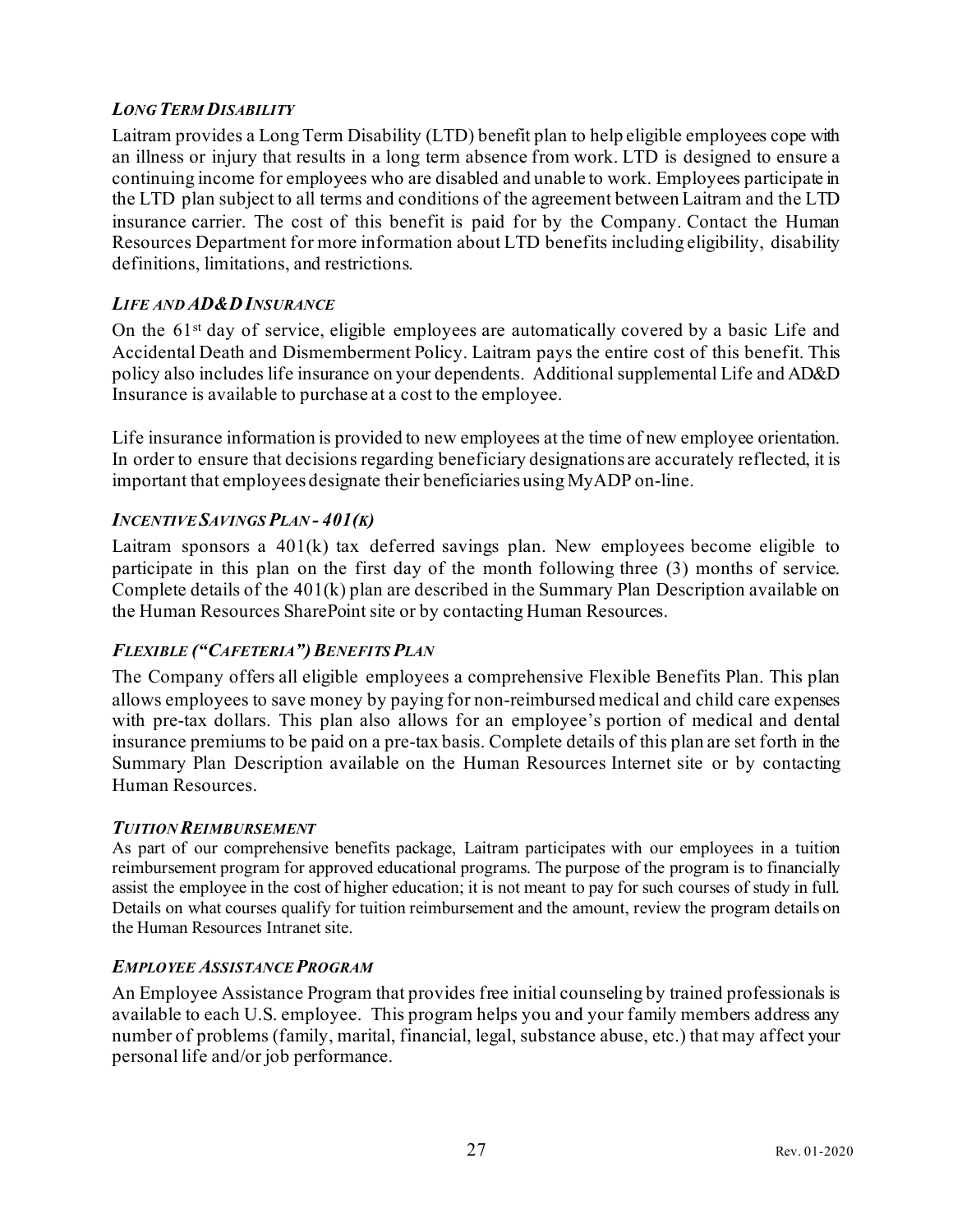The Employee Assistance Program, which is strictly confidential, is designed to allow you or your family members to seek help on your own. For further information about this program, see the Human Resources Intranet site or contact Human Resources.

#### <span id="page-30-0"></span>*LONG TERM CARE INSURANCE*

Employees are automatically covered on their  $61<sup>st</sup>$ day of service providing a base benefit of \$1,000 per month for up to 24 months. Additional LTC Insurance is available to purchase at a cost to the employee.

#### <span id="page-30-1"></span>*LAITRAM HEALTH & WELLNESS CENTER*

Our goal is to help employees achieve optimum health. The Laitram Health & Wellness Center staff is licensed to diagnose, treat, and prescribe for a wide variety of common illnesses. In addition to sick care, employees have access to a full range of health assessment, coaching and disease management services.

If you are covered by the Laitram Health Plan, there is no charge for services and medicines you receive at the Center. If you are not covered by the Laitram Health Plan, a visit will cost \$20 plus any ancillary charges for items such as external laboratory tests.

#### <span id="page-30-2"></span>*LAITRAM FITNESS & NUTRITION CENTER*

As part of our health and wellness program, Laitram provides an on-site fitness and nutrition center managed by LifeStart, a leading provider of onsite preventive care strategies and wellness initiatives. The Center is open 24/7. Staffed with a registered dietician and fitness specialists, the Center offers state-of-the-art fitness machines, free weights, nutritional counseling and group exercise classes. An employee only benefit, Laitram employees are eligible for membership at a cost of \$7.00 per pay period. Group exercise classes are offered at no additional cost.Individual or group training sessions are available at additional cost.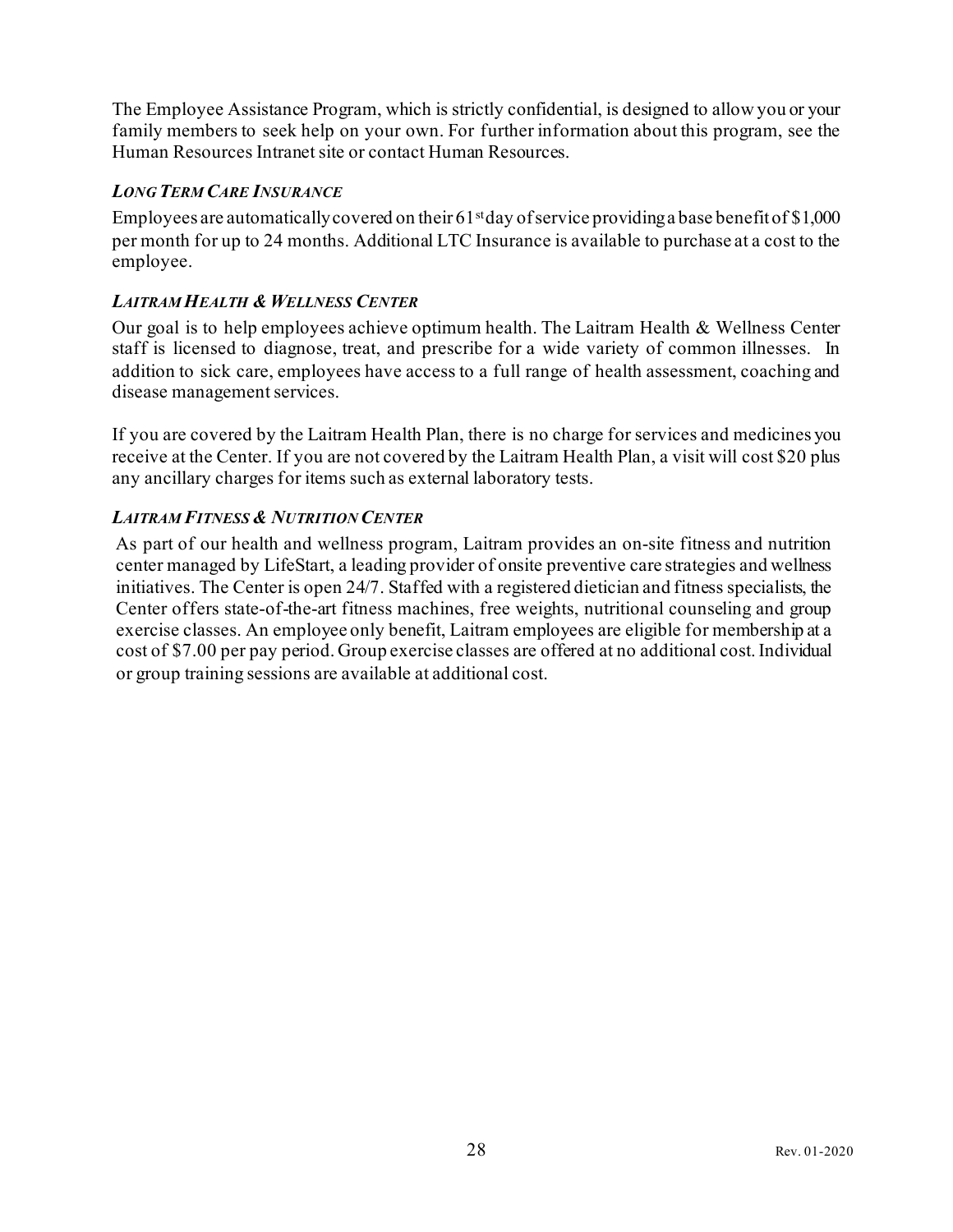# **TIME OFF**

#### <span id="page-31-1"></span><span id="page-31-0"></span>*HOLIDAYS*

At the beginning of each calendar year, the Company will publish a list of holidays to be observed during that year. Although holidays may vary from year to year, the typical observances are New Year's Day, Martin Luther King, Jr. Day, Mardi Gras Day, Good Friday, Memorial Day, Independence Day, Labor Day, Thanksgiving (two days), and Christmas (two days). Intralox Baltimore and Grand Rapids offices have a floating holiday in lieu of Mardi Gras.

For some departments, to be eligible for holiday pay, hourly employees must work the day before and the day after the holiday, unless you have an authorized absence. When business circumstances make it necessary, some departments may be working around-the-clock, seven days per week. In this situation, these departments may not close down to observe holidays.

Hourly and Salaried non-exempt employees who work on Company holidays due to business necessity will be paid for the time worked and will also receive holiday pay. Holiday pay will be considered actual hours worked for overtime purposes.

#### <span id="page-31-2"></span>*PAID TIME OFF ("PTO")*

Laitram recognizes that employees have diverse needs for time off from work. To help meet these needs, Laitram has established this Paid Time Off ("PTO") program. PTO promotes flexibility with time off. Employees are accountable and responsible for managing their own PTO hours to allow for sufficient reserves if there is a need to cover vacation, illness, appointments, emergencies, or other situations that require time off from work.

Laitram's PTO program is not intended to limit any rights an employee may have under state or federal laws, such as the Family and Medical Leave Act (FMLA), which allows eligible employees to take up to twelve (12) weeks of unpaid leave for certain personal or family situations.

#### **Eligibility**

Employees working at least 21 hours per week are eligible to participate in the PTO program immediately upon hire. Contract workers, independent workers, temporary workers, leased workers, and employees working under 21 hours per week are not eligible to participate.

#### **Accrual of PTO Days**

PTO begins accruing from the employee's first paycheck and can be used as soon as time accrues. Employees accrue PTO based on their years of service and scheduled hours (up to a maximum of 40 hours per week). For example: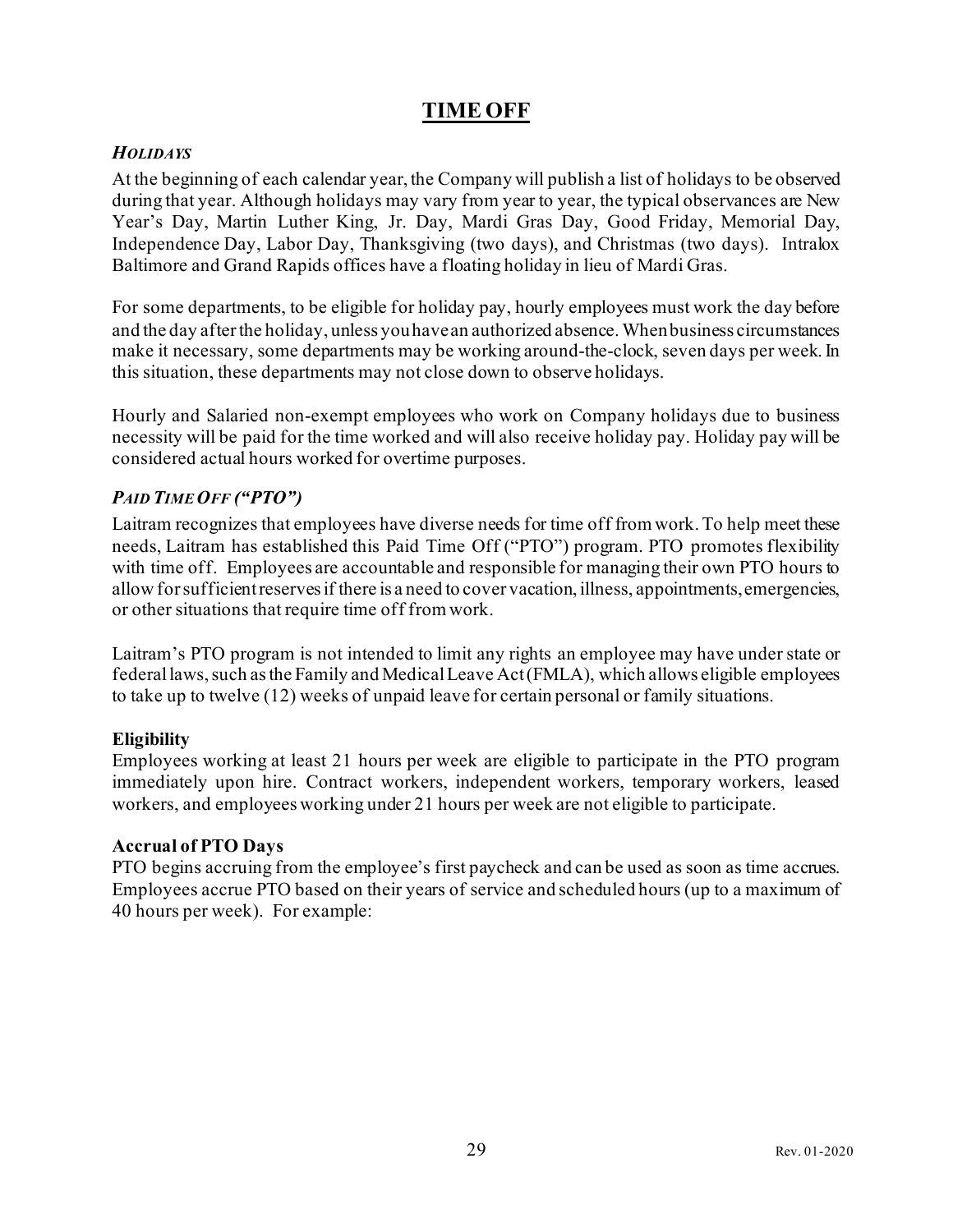| Scheduled Hours*  | 0-5 Years of Service**                          | 5+ Years of Service**                           |
|-------------------|-------------------------------------------------|-------------------------------------------------|
| 40 hours per week | 6.17 hours per pay period<br>(4 weeks per year) | 7.70 hours per pay period<br>(5 weeks per year) |
| 30 hours per week | 4.62 hours per pay period<br>(4 weeks per year) | 5.77 hours per pay period<br>(5 weeks per year) |
| 21 hours per week | 3.23 hours per pay period<br>(4 weeks per year) | 4.03 hours per pay period<br>(5 weeks per year) |

\*Maximum of 40 hours per week; \*\*Length of service is calculated from your hire date.

Employees do not accrue PTO time while on personal, maternity or parental, short-term disability, long-term disability, Continuous FMLA or Workers' Compensation leave. If an employee uses PTO for personal leave or continuous FMLA leave, the employee will accrue PTO during those pay periods when PTO is used. Employees should check Kronos for the most up to date PTO accrual balance.

#### **Use and Scheduling of PTO**

Employees are required to use available PTO when taking time off from work, with the exception of time off under Short Term Disability leave or continuous FMLA leave, where use of PTO time is optional. PTO may be taken in 30 minute increments. PTO should be recorded using the PTO pay code.

Whenever possible, PTO should be scheduled in advance. PTO is subject to supervisory approval, department staffing needs, and established departmental procedures. Employees are required to follow the advance scheduling and notification procedures of their departments. Unscheduled absences will be monitored. Unscheduled absences should be recorded as "PTO Unplanned" for employees covered by No-Fault or Perfect Attendance programs, or as required by department policies.

PTO is paid at the employee's base pay rate and does not include any other compensation such as incentives, commissions, bonuses, overtime, or shift differentials. PTO is not included as hours worked for overtime purposes. If a designated Company holiday falls during PTO, that holiday will not be charged as PTO.

For salaried exempt and salaried non-exempt employees, absences of 2 hours or less do not need to be recorded, unless required by department policy.

If an employee has used all of his PTO and needs to be absent due to extenuating circumstances, the employee, with prior supervisor approval, may be permitted to take time off unpaid or go negative PTO up to 40 hours. Going negative should only be requested and will only be granted for extenuating circumstances and not on a recurring basis.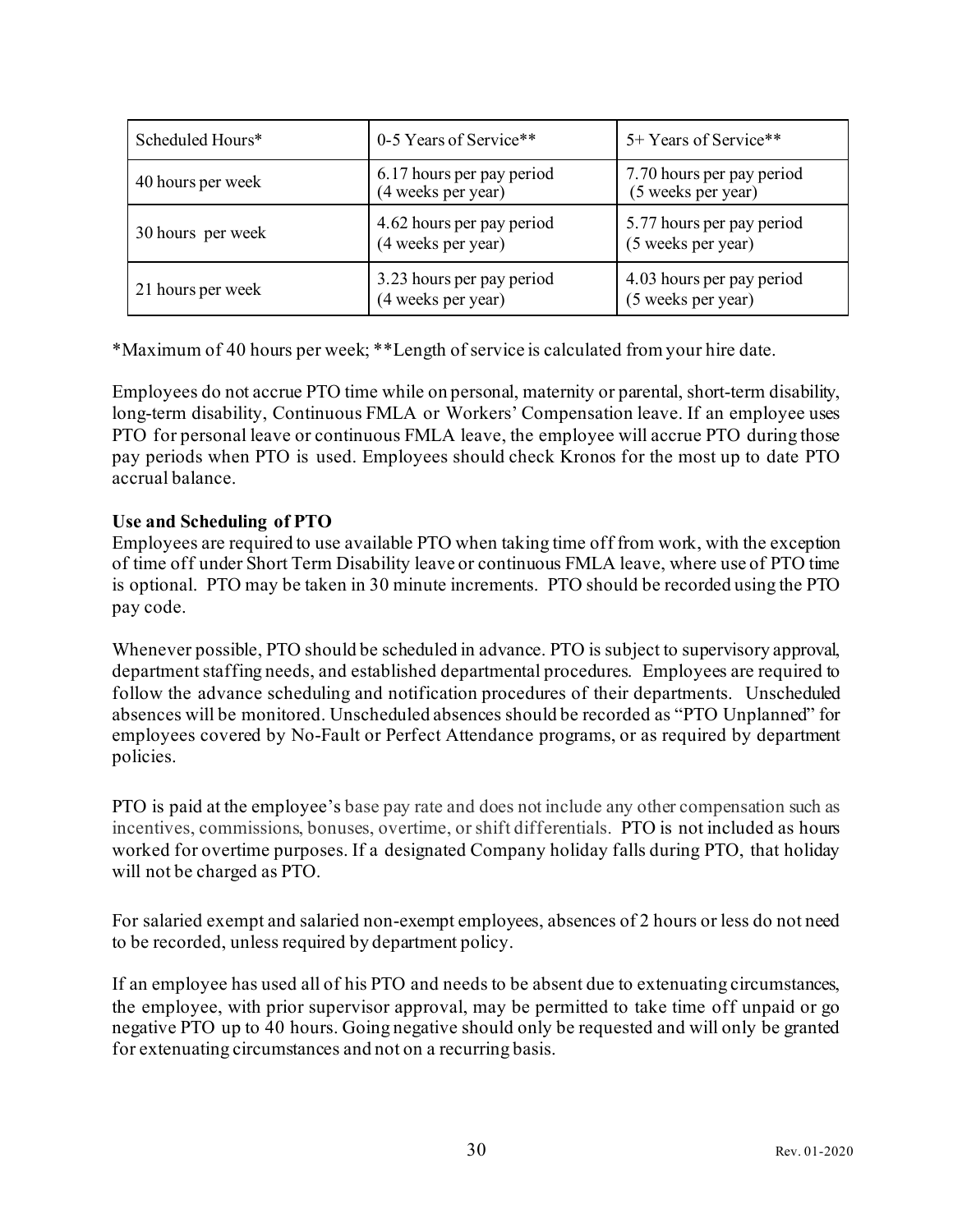#### **Accrual Limits**

Under the PTO program, employees may carry over accrued but unused PTO hours up to the following limits:

| Length of Service*          | Maximum Accrual Limit                                                                                                                        |
|-----------------------------|----------------------------------------------------------------------------------------------------------------------------------------------|
| 0 to 5 years of Service     | 240 hours (6 weeks)                                                                                                                          |
| $5+$ to 10 years of Service | 480 hours (12 weeks)                                                                                                                         |
| $10+$ years of Service      | 480 hours plus 40 hours a year after the employee<br>completes 10 years of service with a maximum<br>accrual limit of 1,040 hours (26 weeks) |

\*Length of service is calculated from your hire date.

#### **Year-End Payout for Hourly Employees**

Each December, hourly employees will have the option to elect a year-end payout. Only hourly employees who have a minimum PTO balance greater than 40 hours at year-end will be eligible for the payout. The payout amount is the employee's hours in excess of the 40 hour minimum, up to 80 hours. Employees can choose a payout of up to 40 or up to 80 hours, depending on their accrued balance. This payout will be made in January of the following year.

#### **Payment Upon Termination**

An employee will be paid accrued but unused PTO upon termination from the Company, whether voluntarily or involuntarily, based on the following schedule:

| Length of Service* | Payment at Termination                                                                    |
|--------------------|-------------------------------------------------------------------------------------------|
| 0-12 Months        | Accrued but unused PTO up to a maximum of 40<br>hours (pro-rated for part-time employees) |
| $12+$ Months       | Current PTO balance up to the maximum accrual<br>limits                                   |

\*Length of service is calculated from your hire date.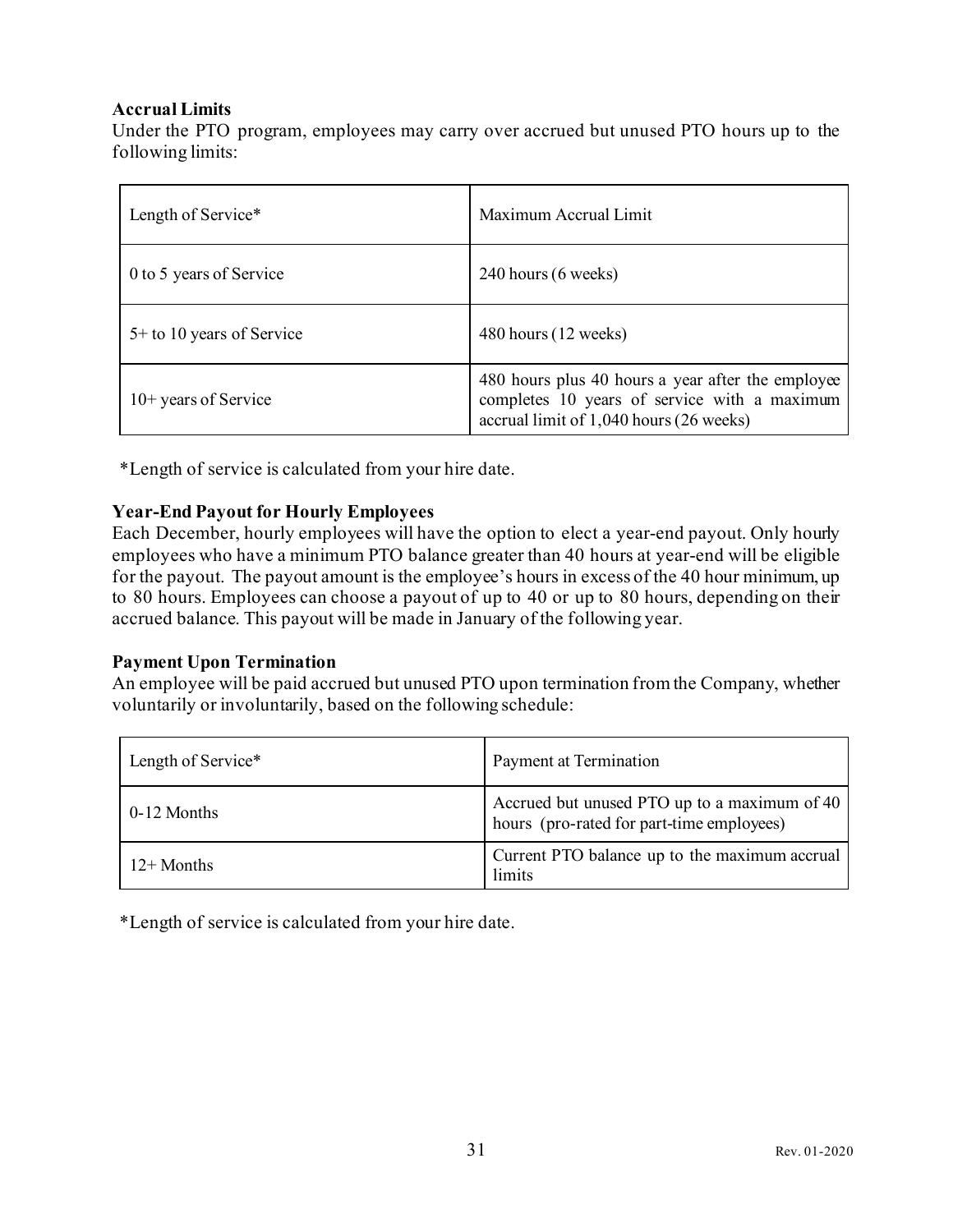#### <span id="page-34-0"></span>*LEAVE OF ABSENCE/TIME OFF WITHOUT PAY*

<span id="page-34-1"></span>All eligible employees who have been employed by Laitram for at least six months or more may request a leave of absence without pay. If an employee wants to apply for a leave of absence, he must request the leave from his supervisor. Each request for leave will be considered individually on its merits. The factors considered in granting or denying the request include the purpose of the leave, the employee's length of service and service record, the department's attendance policy, and the effect upon the operation of the unit or department.

If the supervisor approves the leave, the employee should complete a leave of absence request, found on the HR SharePoint site, and have the supervisor sign the request. The completed form should be sent to Human Resources prior to the start of the leave. A definite date must be established for the expiration of the leave. If the employee does not return to work at the specified time, the employee may be terminated. Employees must use all accumulated PTO during leave. After all accumulated PTO is exhausted, the remainder of the leave will be unpaid.

#### *MATERNITY & PARENTAL LEAVE*

Laitram provides paid maternity and parental leave for eligible expectant mothers and employees to take the time they need to bond with the new addition(s) to their families. Expectant mothers receive 6 weeks of paid Maternity Leave and 4 weeks of paid Parental Leave for a total of 10 weeks combined. Non-birth and adoptive parents receive 4 weeks of paid Parental Leave. More details on this policy and how to request leave can be found in the Maternity & Parental Leave Policy on the Human Resources Intranet site.

#### <span id="page-34-2"></span>*BEREAVEMENTLEAVE*

Bereavement leave provides paid time off for employees to arrange for and attend the funeral services of an immediate or extended family member. Bereavement leave is paid independent of and is not deducted from an employee's PTO bank.

- For the death of an immediate family member, an employee may take up to five (5) workdays off with pay. Immediate family members include an employee's spouse, parents, siblings and children (including step-parents, siblings and children).
- For the death of an extended family member, an employee may take up to three (3) workdays off with pay. Extended family members include an employee's grandparents, grandchildren, son/daughter in law, and their spouse's parents, grandparents, or siblings.
- Leave to attend the funeral of a person who is not an immediate or extended family member should be recorded as PTO and will be subject to the terms of the attendance policy of the employee's department.
- If additional time away from work is needed for bereavement or to handle other affairs (e.g. taking care of the deceased's estate), this leave should be recorded as PTO and will be subject to the terms of the attendance policy of the employee's department.

Employees who need to take bereavement leave should notify their supervisor immediately. Bereavement leave does not have to be taken consecutively but must be initiated and taken within fourteen (14) calendar days from the date of death. The Company may require verification of the need for the leave.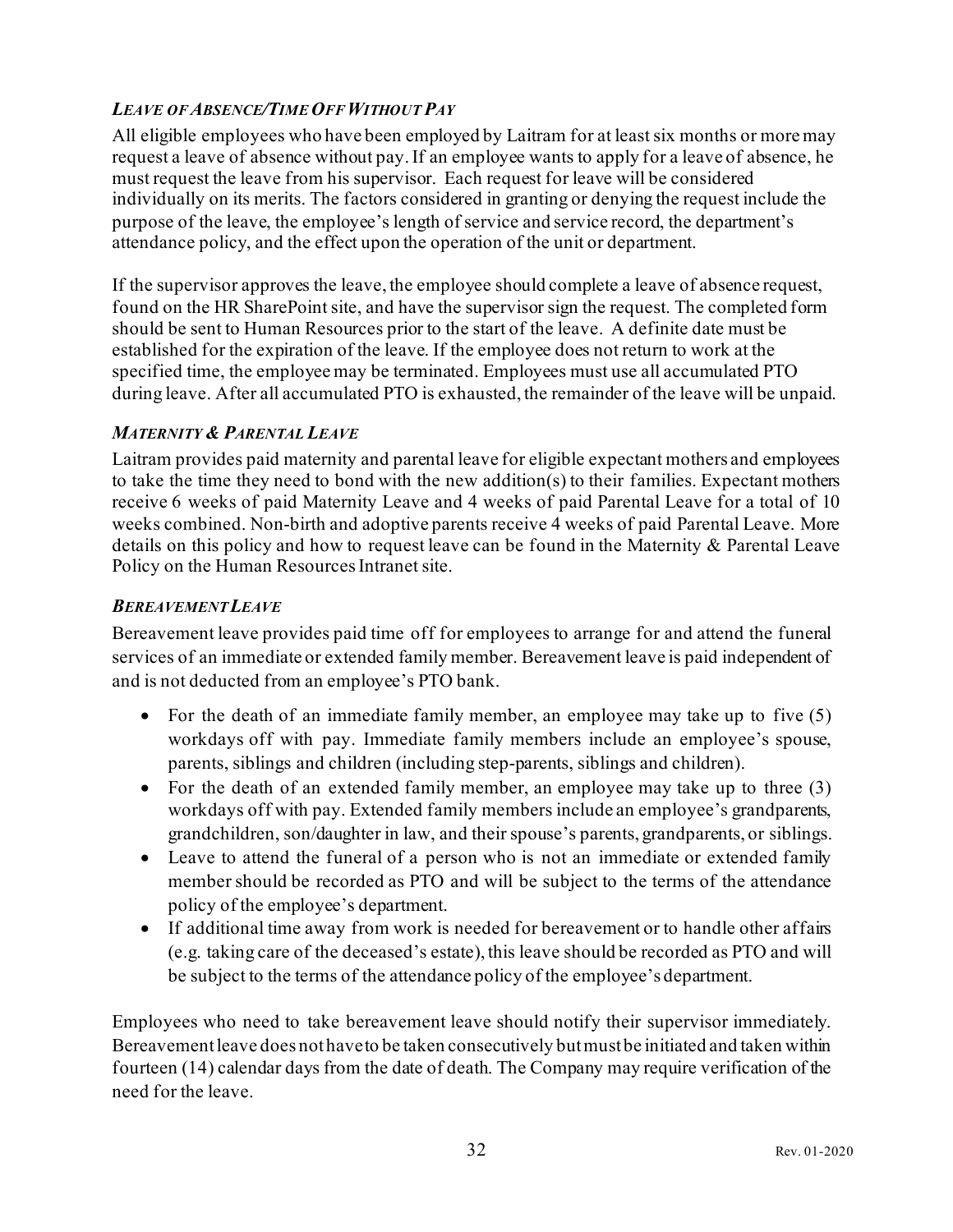Bereavement leave is paid at the employee's base pay rate and does not include any other compensation such as incentives, commissions, bonuses, overtime or shift differentials. Bereavement leave is not included in the calculation of overtime for non-exempt employees.

#### <span id="page-35-0"></span>*INCLEMENT WEATHER COMPANY CLOSINGS /EMERGENCY CLOSINGS*

At times, emergencies such as severe weather, fire, power failures, etc. can disrupt Company operations. During these times, the Company will make every effort to continue regular operations and maintain normal work hours. In some cases, however, circumstances may require the closing of a portion or all Company facilities. The procedure for paying employees during a company closure is explained in the Company's Inclement Weather Company Closure Policy.

#### <span id="page-35-1"></span>*FAMILY AND MEDICAL LEAVE ("FMLA")*

Employees have rights to Family and Medical Leave under the federal Family and Medical Leave Act. The Company provides Family and Medical Leave in accordance with this law and any applicable state laws. Employees who have been employed for at least 12 months and who have worked at least 1,250 hours during the previous 12 months are eligible for up to 12 weeks of **unpaid** Family and Medical Leave per year. Please refer to the Company's FMLA policy on the Human Resources SharePoint site for details about FMLA leave.

#### <span id="page-35-2"></span>*EXTENDED LEAVE*

Any employee who remains on a leave of absence for a period exceeding six months, regardless of the reason for the leave of absence, may be terminated and removed as an active employee from the Company's payroll, unless the employee qualifies for an accommodation under state or federal law. If an employee "returns to work" for less than one full week during the leave of absence, that time of service will not extend the six-month period provided by this policy.

#### <span id="page-35-3"></span>*JURY DUTY*

Laitram recognizes your obligation to serve as a juror if called. If you receive a notice to report for jury duty, present the document to your Supervisor or Department Manager at the earliest possible date so that personnel coverage can be arranged during your absence.

Employees selected for jury duty will be excused from work only for the time period they are detained while waiting for a case or while serving as a juror and will be paid for time served as a juror. Employees will be required to return to work if the case to which they are assigned is continued or if they are excused from jury service.

#### <span id="page-35-4"></span>*MILITARY LEAVE*

Laitram will comply with the Uniform Services Employment and Reemployment Rights (USERRA), and when applicable, the Military Service Relief Act (MSRA), and applicable state laws pertaining to military leave. As the laws change, or as interpretations of the laws change, military leave benefits for covered employees may change accordingly.

As military leave situations arise, employees should consult with their Supervisor and Human Resources for current and complete details regarding their military leave rights. The Company's Military Leave policy can also be found on the Human Resources SharePoint site.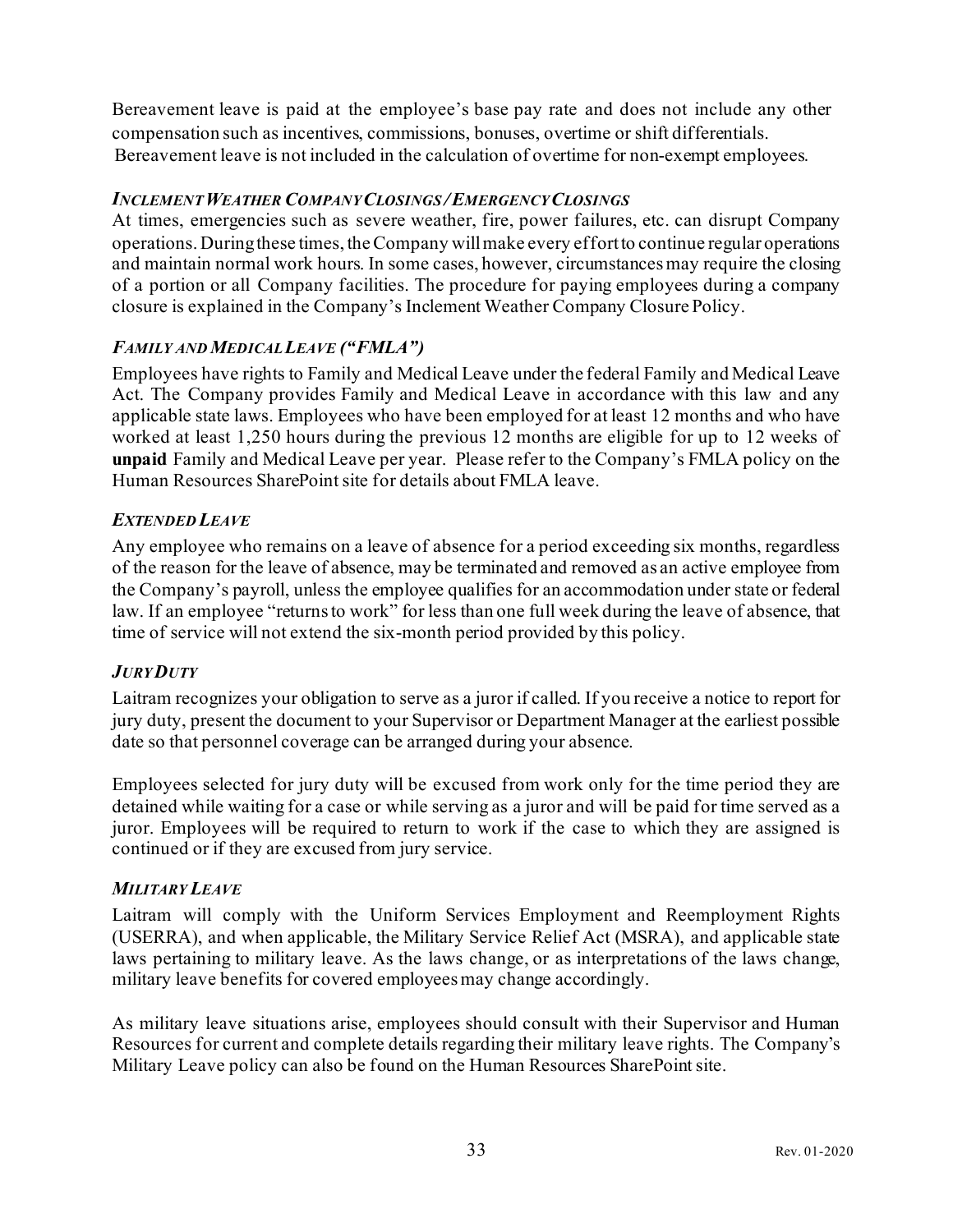# **COMMUNICATION CHANNELS**

#### <span id="page-36-1"></span><span id="page-36-0"></span>*SUGGESTIONS*

Any and all suggestions on how the Company can be more productive, efficient or a better place to work are welcomed and encouraged.

Suggestions can be made directly to your Supervisor, the Director of Human Resources, Department Managers, Division General Managers or Jay Lapeyre. All suggestions will be presented to management and considered seriously. You will be informed promptly as to whether or not your suggestion has been accepted and, if not, why that decision was made.

#### <span id="page-36-2"></span>*PERFORMANCE REVIEWS*

Twice each year you will meet with your Supervisor to discuss your performance, goals, and ideas for improving your job. You and your Supervisor will complete and use a Performance Improvement Plan (or similar plan) to be sure that you both understand and agree upon the expectations for your performance each year. The plan serves as a communication tool between you and your Supervisor so that there are "no surprises" when it comes to your performance evaluation.

We encourage you to contribute to these meetings by being open and honest and by understanding how important they are to us in promoting the Company's Business Philosophy.

#### *Internal Job Application Process*

The internal job application process is for all current employees who wish to apply for other opportunities within the Company. The process helps ensure there are no misunderstandings or competition for employees between Departments or Divisions. When a job opening becomes available, a job description will be posted on the Avature page, which is available on the Human Resources SharePoint site under Job Postings. No position can be filled without first being posted internally for a minimum of seven days. To be eligible for an internal transfer, two conditions must be met:

1. You must work a minimum of one year in your current position.

2. You should be in good standing without any current performance or disciplinary issues.

Any exception to these requirements must be approved by the Human Resources Director/Manager. The hiring supervisor's decision will be based on selecting the most qualified applicant they feel can best contribute to the productivity of their Department and succeed in the position.

Most moves between Departments or Divisions are lateral with approximately the same pay level. As such, an increase in short-term compensation should not be your primary motivation for investigating an internal transfer.

We have also had significant recruiting success with applicants sent to us by our current employees. If you know someone who fits the qualifications of any of our open positions, please encourage them to come in and apply or send us a resume. If they come to work for us, you could earn a referral bonus for yourself. See the Global Employee Recommendation Bonus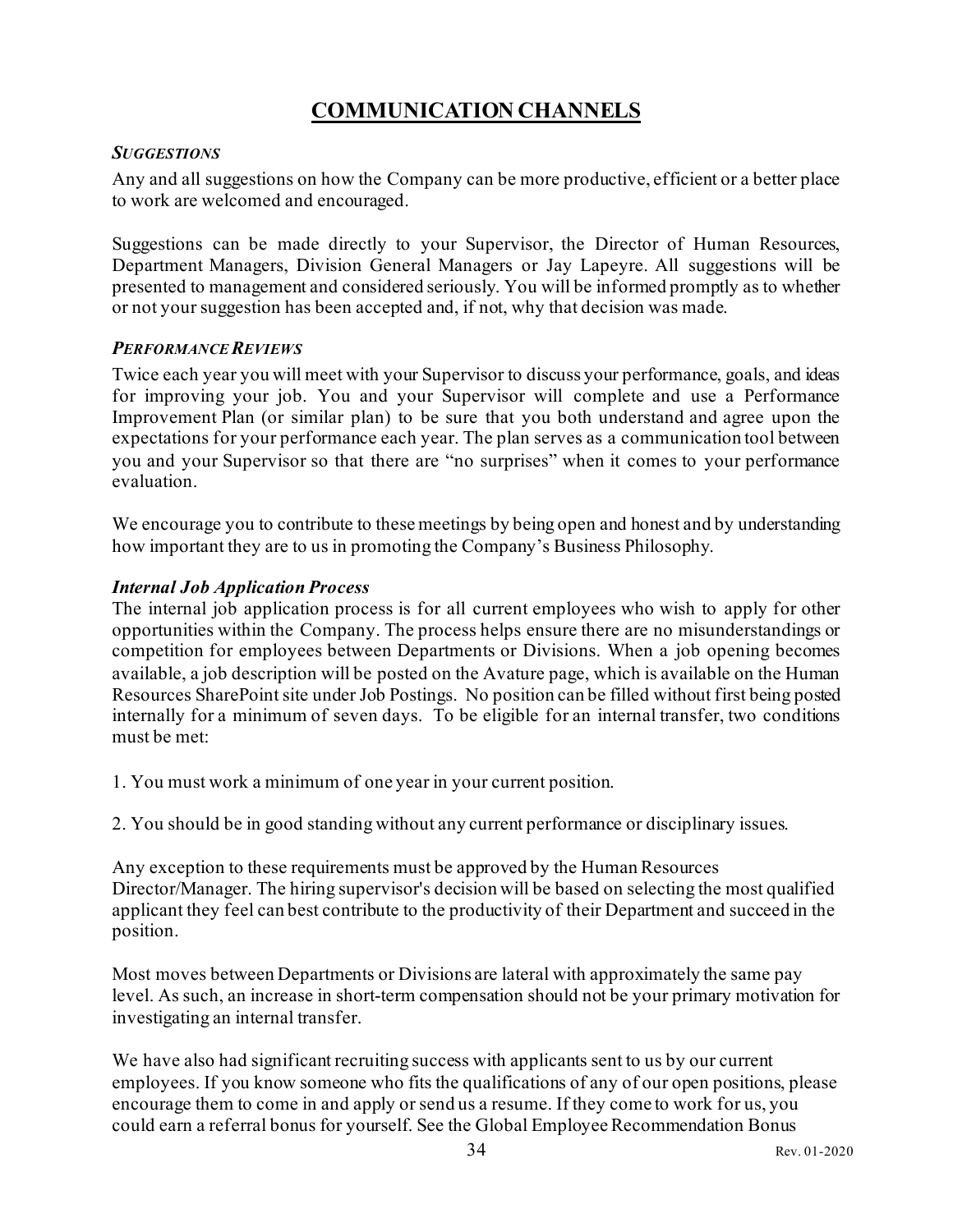<span id="page-37-0"></span>Program found under Job Postings on the Human Resources SharePoint site for more details.

#### *RESOLVING PROBLEMS AND DISPUTES*

We expect all Managers, Supervisors, and employees to treat each other with respect, honesty, and fairness. With open, forthright, and honest communication, we believe almost any employee problem or dispute can be resolved to the satisfaction of all involved.

To that end, we have developed the Laitram Open Door Policy and Employee Dispute Resolution Program (EDRP). The goal of this program is to resolve disputes in a way that is effective and fair for all involved.

EDRP utilizes three steps to resolve employment disputes:

- 1. Open Door Policy;
- 2. Voluntary Non-binding Mediation; and
- 3. Final Binding Arbitration.

The foundation of the program is our Open Door Policy process. When certain disputes cannot be resolved through this process, the employee may submit the dispute to non-binding mediation and/or final binding arbitration. Examples of disputes that can be submitted to non-binding mediation and/or final binding arbitration include, but are not limited to, discrimination, harassment, and retaliation disputes. Disputes involving workers' compensation claims, unemployment benefit claims, and those of a non-legal nature, such as performance evaluations, bonus/incentive decisions and promotion/demotion decisions, are excluded from the mediation and arbitration steps of the EDRP.

#### **The Three Steps:**

- 1. **Open Door Policy.** The Company believes in open communication between Supervisors and employees to address employment related disputes. The Open Door Policy is a first and often best way to resolve a dispute. All disputes are handled through the Open Door Policy process. Please refer to the EDRP for a complete discussion of the Open Door Policy process.
- 2. **Voluntary Non-binding Mediation.** If you are not satisfied with the resolution of your dispute, you may submit the dispute to Non-binding Mediation. Mediation is conducted by a mediator, a neutral third party from outside the Company who is trained in dispute resolution. The mediator listens to both sides of the dispute and helps the parties find common ground for the voluntary resolution of the dispute. Unless the dispute is specifically excluded from the mediation process of EDRP, any dispute can be submitted to Non-binding Mediation. The Non-binding Mediation process is strictly voluntary. An employee may elect to bypass Non-binding Mediation and proceed directly to Final Binding Arbitration.
- 3. **Final Binding Arbitration**. If you and the Company do not agree on a resolution through mediation or you elect to bypass mediation, the last step is Final Binding Arbitration. Like mediation, arbitration uses a neutral, outside dispute resolution expert to hear the dispute. In arbitration, however, the arbitrator's decision is final and binding on both you and the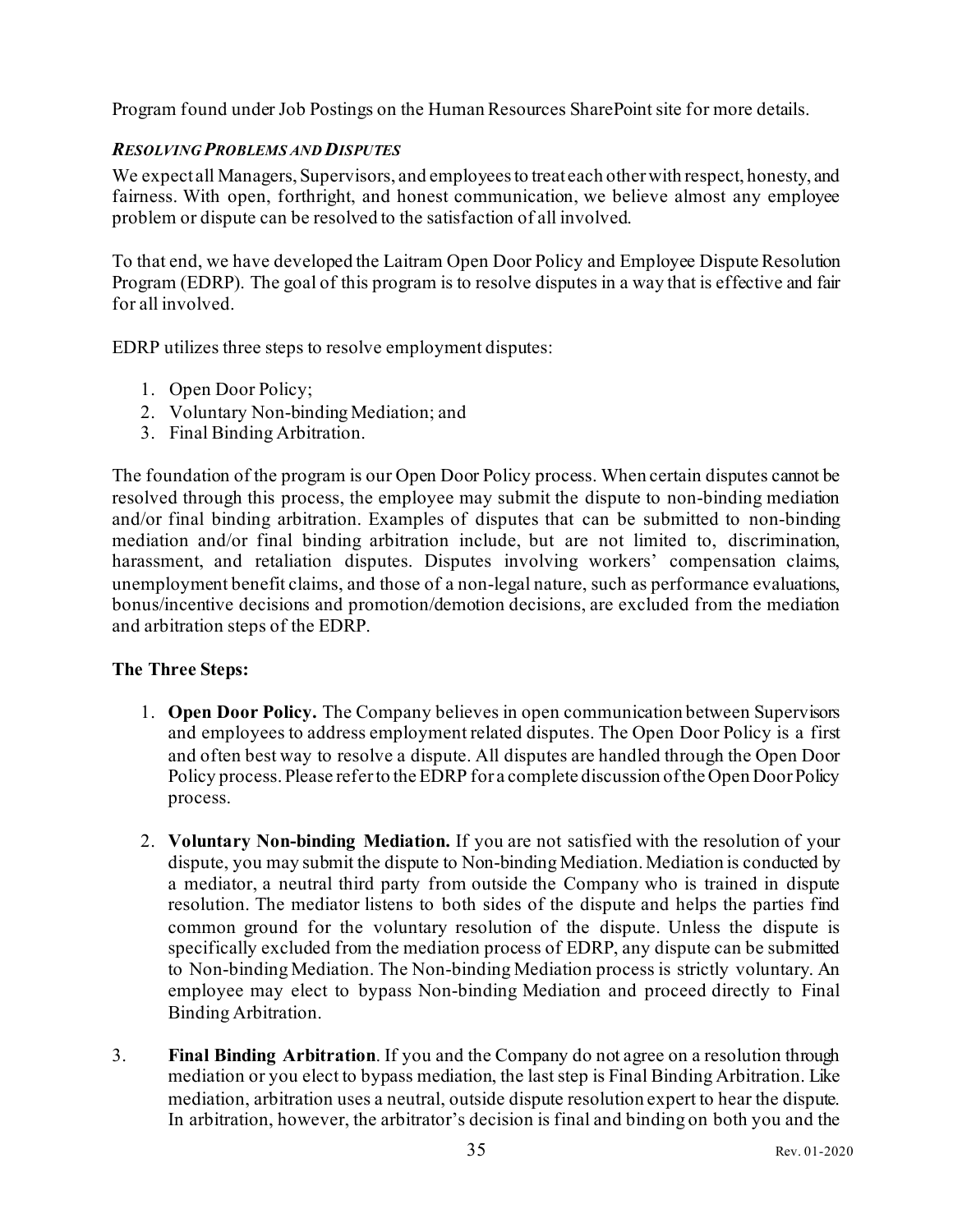Company. In arbitration, both sides present their arguments at a hearing, which is more formal than mediation but less formal than court. The arbitrator weighs the evidence and makes a decision. The arbitrator can provide the same relief that a judge or jury could in a court case. Like mediation, any dispute can be submitted to arbitration unless it is specifically excluded from the arbitration process of the EDRP.

Please refer to the EDRP for a complete description of this program. A copy of the EDRP can be obtained from Human Resources or the Human Resourcs SharePoint site. In the event of any inconsistencies between this Handbook and the EDRP, the terms and provisions of the EDRP shall control.